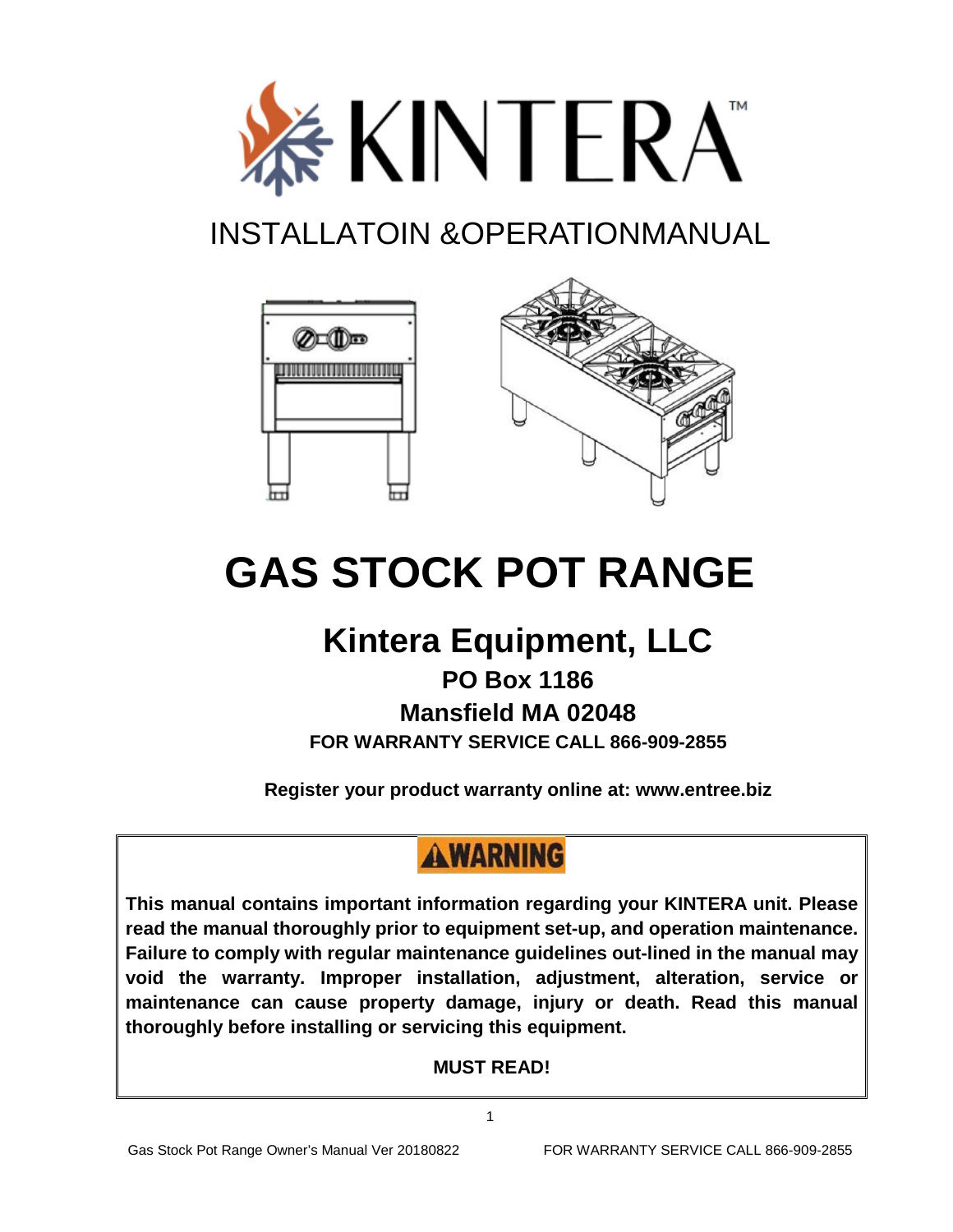## **Specifications of Stock Pot Range**



| <b>Model</b>     | <b>Burners</b>     | <b>External Dimensions</b> |    |    | Total BTU's |         | <b>Crated Weight(Ibs)</b> |
|------------------|--------------------|----------------------------|----|----|-------------|---------|---------------------------|
|                  |                    | W                          | D  | Н  | Natural     | ΙP      |                           |
| KSP1             | 1(3rings, 2valves) | 18                         | 21 | 24 | 80,000      | 80,000  | 145                       |
| KSP <sub>2</sub> | 2(3rings, 2valves) | 18                         | 42 | 24 | 160.000     | 160,000 | 292                       |

\*\*Shipped setup for Natural Gas and includes a kit for conversion to Propane Gas Orifice Size for Natural Gas is 3.15 mm, Orifice Size for Propane is 1.95 mm

Thank you for purchasing this equipment. Before operating the equipment, read and familiarize yourself with the following operating and safety instructions. SAVE THESE INSTRUCTIONS FOR FUTURE REFERENCE. Save the original box and packaging. Use this packaging to ship the equipment if repairs are needed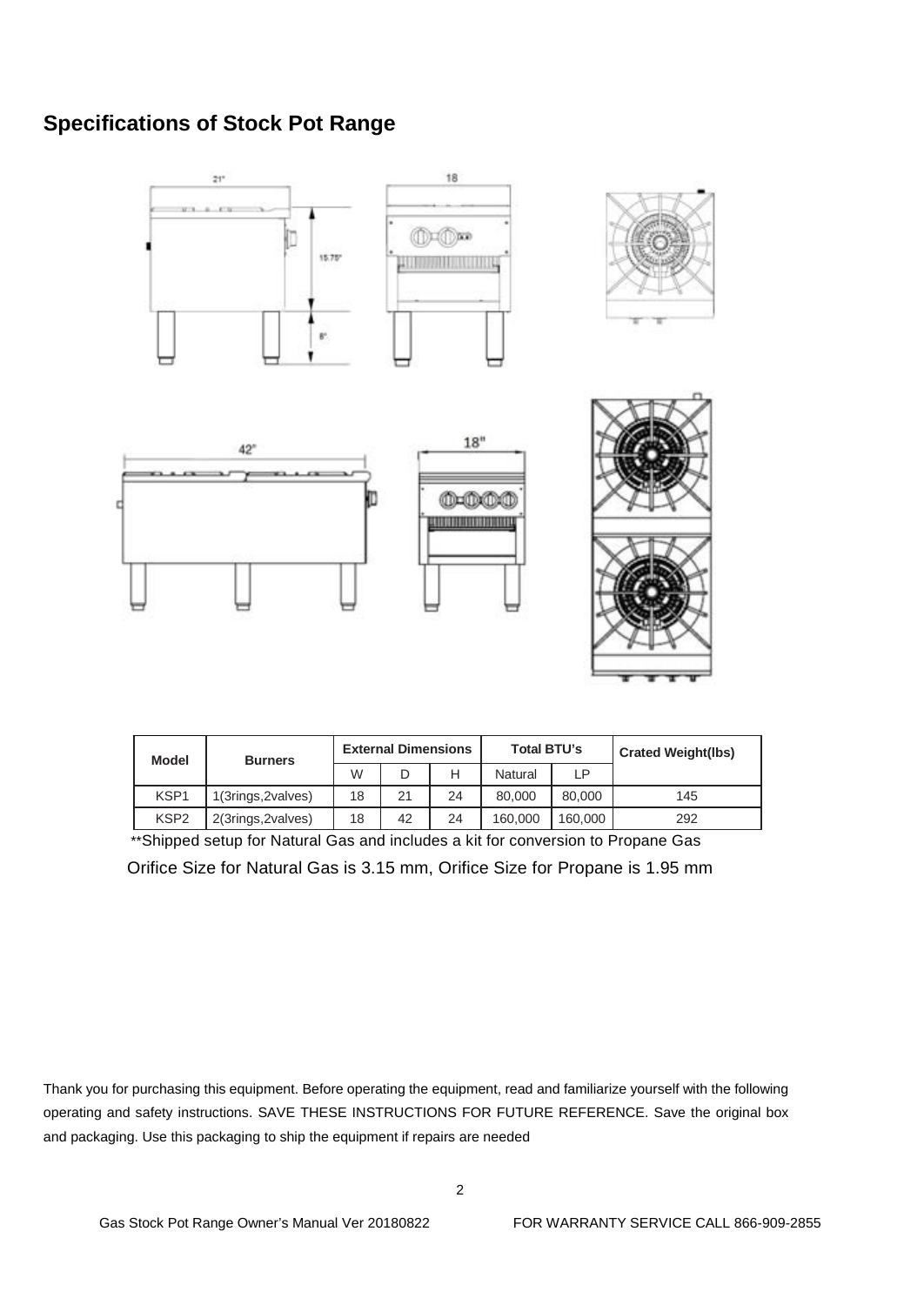### SAFETY PRECAUTOINS

To ensure safe operation read the following statements and understand their meaning. Please read carefully.

### **AWARNING**

Warning is used to indicate the presence of a hazard that *can* cause *severe* personal injury death or substantial property damage if the warning is ignored.

### $\Lambda$  CAUTION

Caution is used to indicate the presence of a hazard that *will* or *can* cause *minor* personal injury or property damage if the caution is ignored

### NOTE

Note is used to notify people of installation operation or maintenance information that is important but not hazard-related

### For Your Safety!

These precautions should be followed at all times. Failure to followthese precautions could result in injury to yourself and others.

### FUNCTION AND PURPOSE

This equipment is intended to be used for grilling foods in commercial foodservice operations only. This is not intended for household or industrial or laboratory use

### UNPACKING THE EQUIPMENT

When no longer needed dispose of all packaging and materials in an environmentally responsible manner.

- 1. Remove all packing malarial and tape as well as any protective plastic from the equipment.
- 2. Use caution and assistance from others in lifting and moving this equipment.
- 3. Clean any glue residue left over from the plastic tape.
- 4. Place the equipment in the desired location.
- 5. Install the four (4) legs (A) and feet (B) on the equipment. See Figure 1
- 6. Before using this equipment it must be cleaned and dried thoroughly

### INITIAL SETUP

NOTE: It is vital that the purchaser of this equipment post in a prominent

10ωtion instructions to be followed in the event that the user smells gas. This information shall be obtained by consulting the local gas supplier. The purchaser of this equipment must post in a prominent location

### FOR YOUR SAFETY

Do not store or use gasoline or other flammable vapors or liquids in the vicinity of this or any other appliance

### **AWARNING**

Improper installation, adjustment, alteration, service or maintenance can cause property damage, injury or death. Read the installation operating and maintenance instructions thoroughly before installing or servicing this equipment.

### **AWARNING**

### FIRE INJURY or DEATH HAZARD

Have this equipment installed by a qualified installer in accordance with all federal, state and local codes. Failure to install this equipment properly can result in injury or death.

### **AWARNING**

### FIRE INJURY or DEATH HAZARD

This appliance must be installed and adjusted by a qualified technician in accordance with all federal, state and local codes. Failure to install, adjust or maintain this equipment properly can result in property damage, injury or death

### **AWARNING**

### FIRE HAZARD

Do not install or use without 4" legs. Use of this equipment without legs can cause the appliance to overheat and cause a fire.

### **AWARNING**

### FIRE INJURY or DEATH HAZARD

This appliance is for use in non-combustible locations only.

### **AWARNING**

### FIRE and INJURY OR DEATH HAZARD

Injuries or death can occur if this equipment is not used properly. To reduce risk of injury or death

- Keep the appliance area free and c1ear from combustibles
- Do not obstruct the flow of combustion and ventilation air
- Do not spray controls or the outside of the appliance with liquids or cleaning agents
- Let hot appliance cool before c1eaning or moving
- The appliance should only be used in a level position
- Do not operate unattended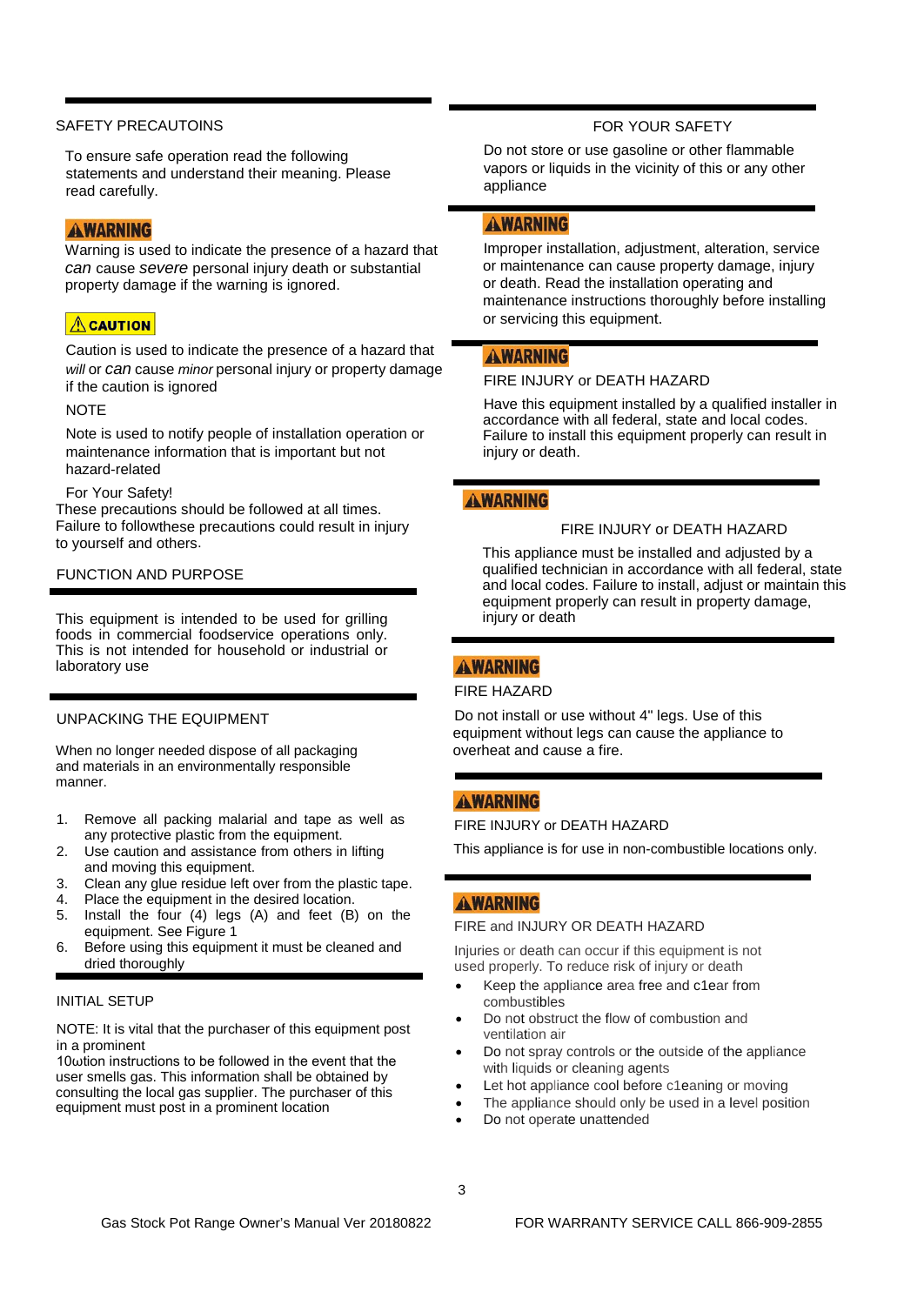**The installation of this appliance must conform with local codes, or in the absence of local codes, with the National Fuel Gas Code, ANSIZ223.1/NFPA 54, or the Natural Gas and Propane Installation Code, CSAB149.1, as applicable.**

- The appliance and its individual shutoff valve must be disconnected from the gas supply piping system during any pressure testing of that system at test pressures in excess of 1/2 psi(3.5kPa).
- $\blacksquare$  The appliance must be isolated from the gas supply piping system by closing its individual manual shutoff valve during any pressure testing of the gas supply piping system at test pressures equal to less than 1/2 psi(3.5kPa).

**Clearance and positioning around the appliance:** this appliance must be installed adjacent to not-combustible surfaces only with a minimum spacing of 6'' from all sides. This appliance must be a minimum distance of 6'' from another appliance. The appliance must have the supplied 4'' legs installed and be placed on a non-combustible surface.

**Air supply and ventilation:** The area in front and around the appliances must be kept clear to avoid any obstruction of the flow of combustion and ventilation air. Adequate clearance must be maintained at all times in front of and at the sides of the appliance for servicing and proper ventilation.

**Pressure regulator:** All commercial cooking equipment must have a pressure regulator on the incoming service line for safe and efficient operation. The regulator provided for this appliance is adaptable for both Natural gas and LP gas. A conversion kit with separate instructions is included explaining this procedure in detail.

Regulator information:3/4''NPT inlet and outlet; factory adjusted for 4'' WC Natural Gas standard and may be converted by qualified personnel to be used for Propane at 10''WC.



Prior to connecting the regulator, check the incoming line pressure. The regulator can only withstand a maximum pressure of 1/2 PSI (14''WC). If the line pressure is beyond this limit, a step down regulator before the regulator provided will be required. The arrow forged into the bottom of the regulator body shows gas flow direction, and should point downstream to the appliance.

**Gas Conversion:** Conversion from Natural Gas to Liquid Propane( LP) or vice versa may only be performed by the factory or its authorized service agent. In the case of troubleshooting, ensure that the correct orifice sizes of the spuds have been provided.

**Gas piping:** Gas piping shall be of such size and so installed as to provide a supply of gas sufficient to meet the full gas input of the appliance. If the appliance is to be connected to existing piping, it shall be checked to determine if it has adequate capacity. Joint compound (pipe dope) shall be used sparingly and only on the male threads of the pipe joints. Such compounds must be resistant to the action of LP gases.

## **CAUTION**

Any loose dirt or metal particles, which are allowed to enter the gas lines on this appliance, will damage the valve and affect its operation. When installing this appliance, all pipe and fittings must be free from any internal contaminates. It is recommended that a "drip leg" be installed in-line before the regulator.

**Manual shut off valve:** A manual shut off valve should be installed upstream from the manifold, within 4ft. (1.2m) of the appliance and in a position where it can be reached in the event of an emergency.

**Checking for gas leaks**: Using a gas leak detector or a soapy water solution is recommended for locating gas leaks. Matches, candle flame or other sources of ignition shall not be used for this purpose. Check entire piping system for leaks.

**Exhaust canopy:** Cooking appliances inherently create a good deal of heat and smoke and should be installed under an efficient exhaust hood with flame proof filters. A vertical distance of not less than 4 ft. (1.2m) shall be provided between the top of the appliance and filters or any other combustible material.

## **WARNING**

### **FIRE DEATH HAZARD**

If you smell gas follow the instructions provided by the gas supplier.

Do not touch any electrical switch: do not try to light the burner; do not use a telephone within close proximity.

**Lighting the pilot:** The manifold units are equipped with standing pilots, and each should be lit immediately after the gas is supplied to the appliance.

1. Before attempting to light pilots, turn off the main gas valve to the appliance and wait 5 minutes to clear the gas.

2. Turn off all gas control knobs (E). See Figure 1.

3. Turn on control valve and light all pilots.

4. The pilots burner must be lit at the end of the tube. Hold an ignition source through the pilot light hole (D) in the front panel at the pilot tube. When the flame is established remove ignition source.

5. To shut down the appliance turn off main gas valve to the appliance. **NOTE:** Smoke appearing on initial use of the appliance is normal. This is as a result of the rust preventative coating burning off. Allow the appliance to burn in for at least 15 minutes before the first use.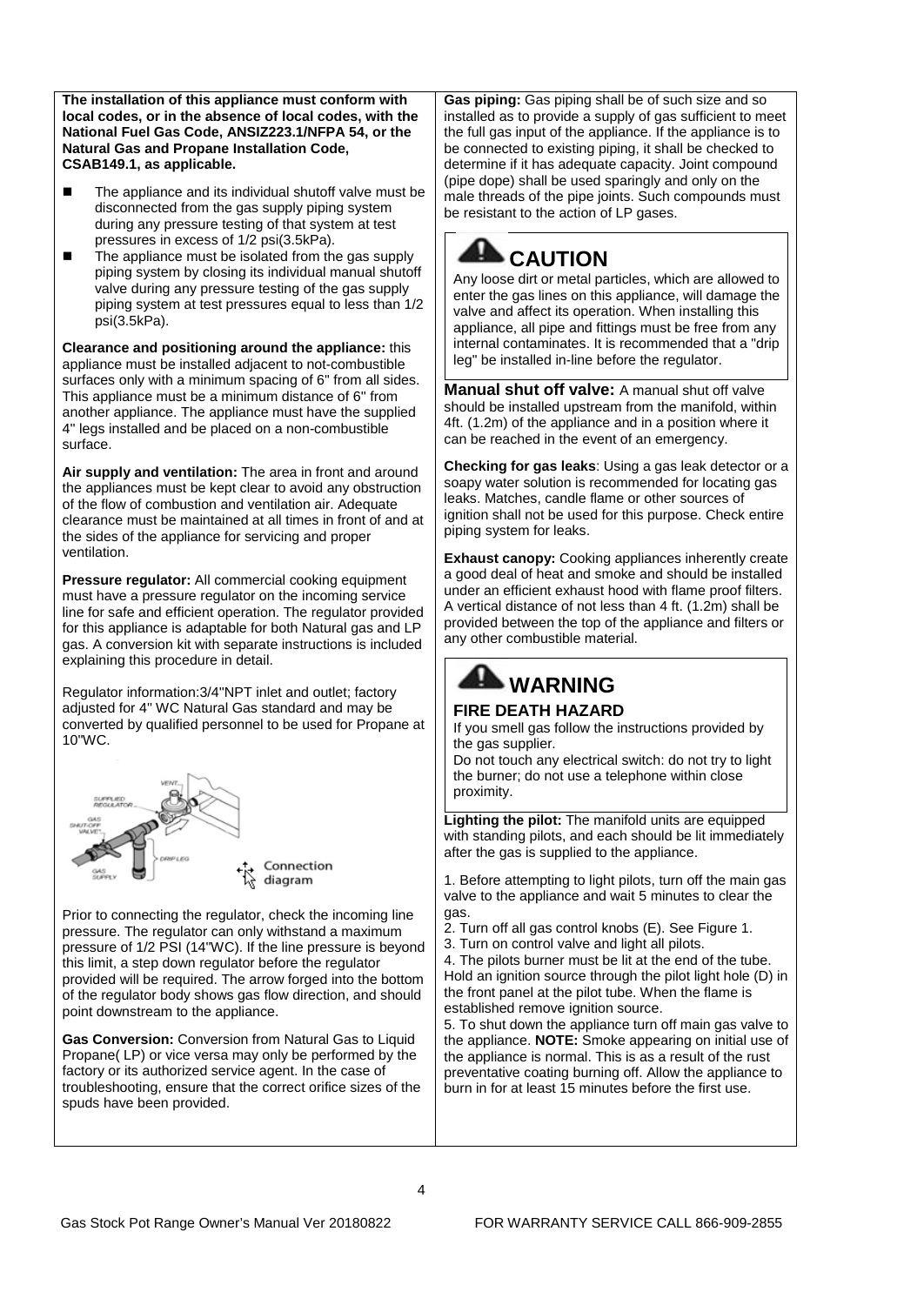| Natural Gas Orifice      | $3.15 \text{ mm}$ |  |  |  |
|--------------------------|-------------------|--|--|--|
| LP (propane) Gas Orifice | $1.95$ mm         |  |  |  |

**Note:** The orifice size is marked on the spud.

**Gas connection**: The appliance comes fitted with a 3/4'' N.p.t male adapter for connection to the pressure regulator.

**Maintenace:** A qualified service company should check the unit for safe and efficient operation on an annual basis. Contact the factory representative or local service company to perform maintenance and repairs.

**Pilot flame regulation:** The pilot flame on the appliance has been factory adjusted. When adjustment is necessary, adjust the pilot flames as small as possible, but high enough to light the burner immediately when burner valve is turned to the "High" setting. Access to the pilot flame adjustment screw is obtained by removing the front panel.

**Burner adjustment:** Remove the front panel to gain access. Turn burner valve knob to "High" position. Slowly decrease mixing ring aperture to give a soft blue flame having luminous tips, then slowly increase opening to a point where the yellow tips disappear and a hard blue flame is obtained.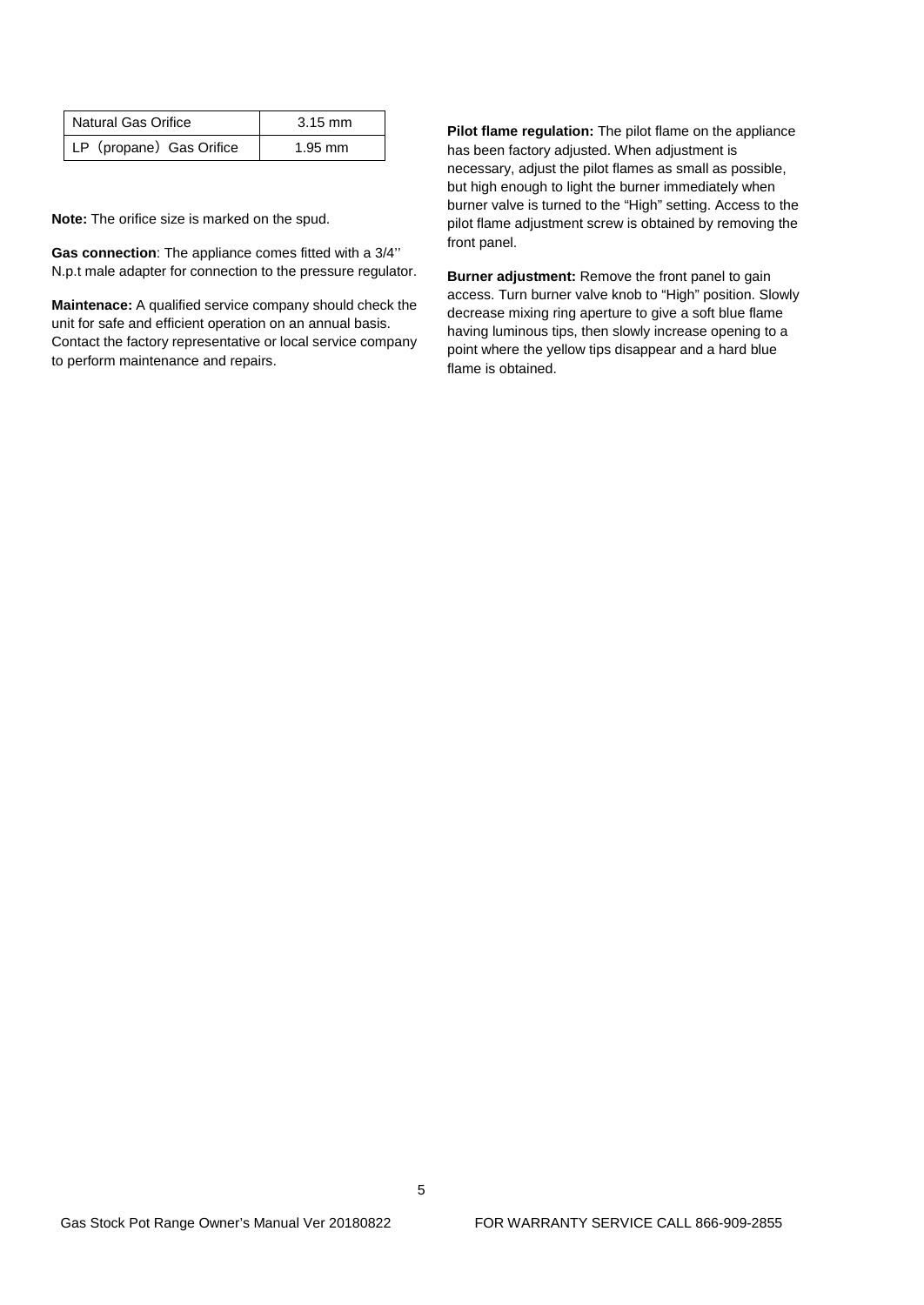## **FEATURES AND CONTROLS**



## Figure 1. Features and Controls.

- LEG. Supports the equipment.
- b) ADJUSTABLE FEET. Used to adjust the level of the equipment.
- c) DRIP TRAY. A tray that collects grease and oil. This tray can be removed for cleaning.
- d) PILOT LIGHT ACCESS HOLE. Allows access to the pilot light.
- e) GAS CONTROL KNOB. Used to set or adjust the temperature of the grilling surface.
- f) GRIDDLE PLATE. Cooking surface.

### **OPERATION**



### **FIRE, IUJURY or DEATH HAZARD**

Contact the factory or an authorized service agent for any adjustments, maintenance or repairs. This appliance is not user serviceable.



### **BURN HAZARD**

Hot liquids and steam can burn skin. Never pour any liquid other than oil to be used for cooking on to hot surfaces.



### **FIRE HAZARD**

If you smell gas follow the instructions provided by the gas supplier. Do not touch any electrical switch; do not try to light the burner; do not use a telephone within close proximity.

Before initial use, turn the gas control knob to the maximum setting, and allow equipment to burn-in for 15 minutes. You will notice smoke appearing due to the cooking surface burning-in. This is normal. After 15 minutes burn in period the equipment is ready for use.

To adjust the leveling feet:

- 1. Hold the leg (A) and rotate the adjustable feet (B) so the equipment is level. See Figure 1.
- 2. Check the drip tray(C) frequently.
- 3. To ignite the burners, depress and turn the gas control knob (E) to "High" Position.
- 4. Allow the appliance to pre-heat before attempting to use.
- 5. Adjust the valve set-point to obtain the desired level of heat.

### CLEANING

To maintain the appearance and increase the service life, clean your equipment daily.

### **NOTE:**

### **Do not clean the equipment with steel wool.**

- 1. Allow the equipment to cool completely before cleaning.
- 2. Using a wire brush, scrape the griddle plate (F) to remove any food residue.
- 3. Using a damp cloth, sponge dipped in soapy water or metal scraper to clean the equipment; rinse and dry thoroughly.
- 4. Empty an clean the drip tray(C). Place the drip tray(C) into the equipment.

6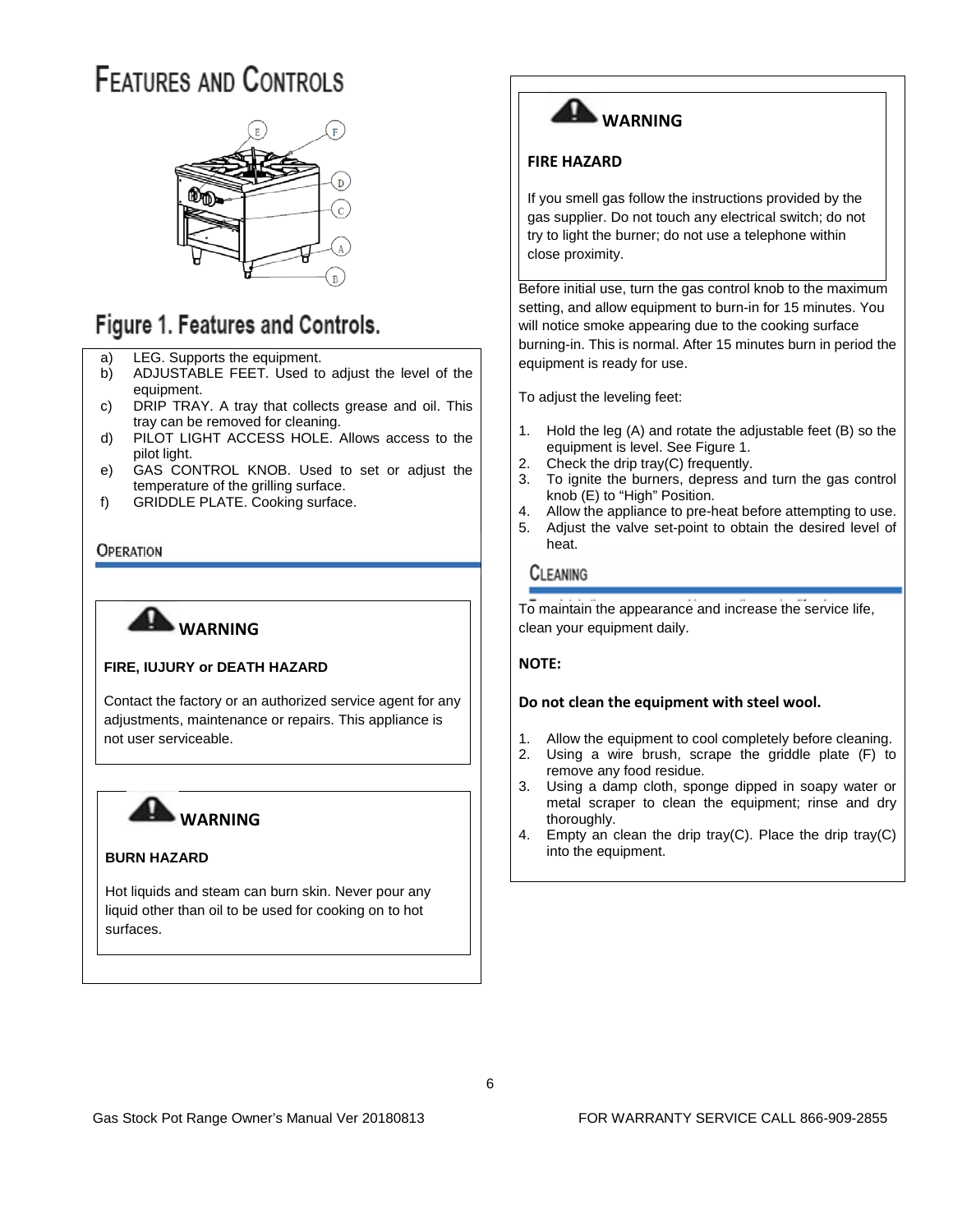## **KINTERA GAS EQUIPMENT WARRANTY**

### **(NON-TRANSFERABLE)**

### **For Warranty Service Call 866-909-2855**

All new KINTERA Gas Cooking Equipment is warranted to be free from defects in material and workmanship under normal use and service for a period of one (1) year from the date of original purchase, or 20 months after shipment date from the manufacturer, whichever occurs first. Any gas cooking equipment installed in a non-permanent structure, such as a mobile kitchen and/or trailer shall have a thirty (30) days limited warranty from the date of purchase. Proof of purchase required. Intended for indoor commercial use only.

- 1. This is limited to the repair and replacement, including labor charges of defective parts and/or assemblies. Labor, travel and mileage covered for the first year include straight time labor charges and travel charges within 100 miles, roundtrip.
- 2. This warranty is limited to original installation of new KINTERA Gas Cooking Equipment for the original user in the United States or Canada. This warranty is not transferable.
- 3. This product MUST be installed per Local and National Codes as described in the Owner's/Installers Manual.
- 4. This warranty does not apply to any equipment that has not been installed in accordance with the directions published in the appropriate installation and operation manuals.
- 5. KINTERA will bear no responsibility or liability for any equipment which has been mishandled, abused, misapplied, misused, subjected to harsh chemical action, or external causes such as gas fluctuations, field modified without the approval of KINTERA, or by unauthorized personnel, improperly installed or maintained, equipment damaged by flood, fire, or other acts of God, or which have altered or missing serial numbers.
- 6. This warranty applies only to defects in parts and workmanship in equipment and not damage incurred in shipping, handling or excessive incoming gas pressure.
- 7. If the equipment has been changed, altered, modified, or repaired with parts not authorized or by a nonqualified KINTERA Service Technician, then KINTERA shall not be responsible for warranty claim.
- 8. Adjustments such as calibrations, leveling, tightening of fasteners and pipe unions, or utility connections normally associated with original installation are the responsibility of installer and not that of KINTERA. Regular maintenance and cleaning shall be the responsibility of the customer.
- 9. KINTERA will bear normal labor charges incurred in the repair or replacement of a warranted piece of equipment within 50 miles of an authorized service agent. Overtime, premium labor charges and travel charges in excess of 100 miles round trip will not be covered by KINTERA and will be the responsibility of the person or firm requesting the service.
- 10. Original purchased replacement parts will be warranted for 90 days from the parts invoice date. This warranty is for parts cost only and does not include freight or labor charges.
- 11. This warranty provides the exclusive remedy against KINTERA relating to all KINTERA, whether in contract or in tort or under any other legal theory and whether arising out of warranties, representations, instructions, installations, or defects from any cause. KINTERA shall not be liable, under any legal theory, for loss of use, revenue or profit, or for substitute use or performance, or for incidental, indirect, or special or consequential damages, or for any other loss of cost of similar type. The laws of some jurisdictions limit or do not allow the disclaimer of consequential damages. If the laws of such a jurisdiction apply to any claim by or against KINTERA, NO limitations and disclaimers contained here shall be the greatest extent permitted by law.
- 12. The liability of KINTERA is limited to the repair or replacement of any part found to be defective.

Gas Stock Pot Range Owner's Manual Ver 20180813 FOR WARRANTY SERVICE CALL 866-909-2855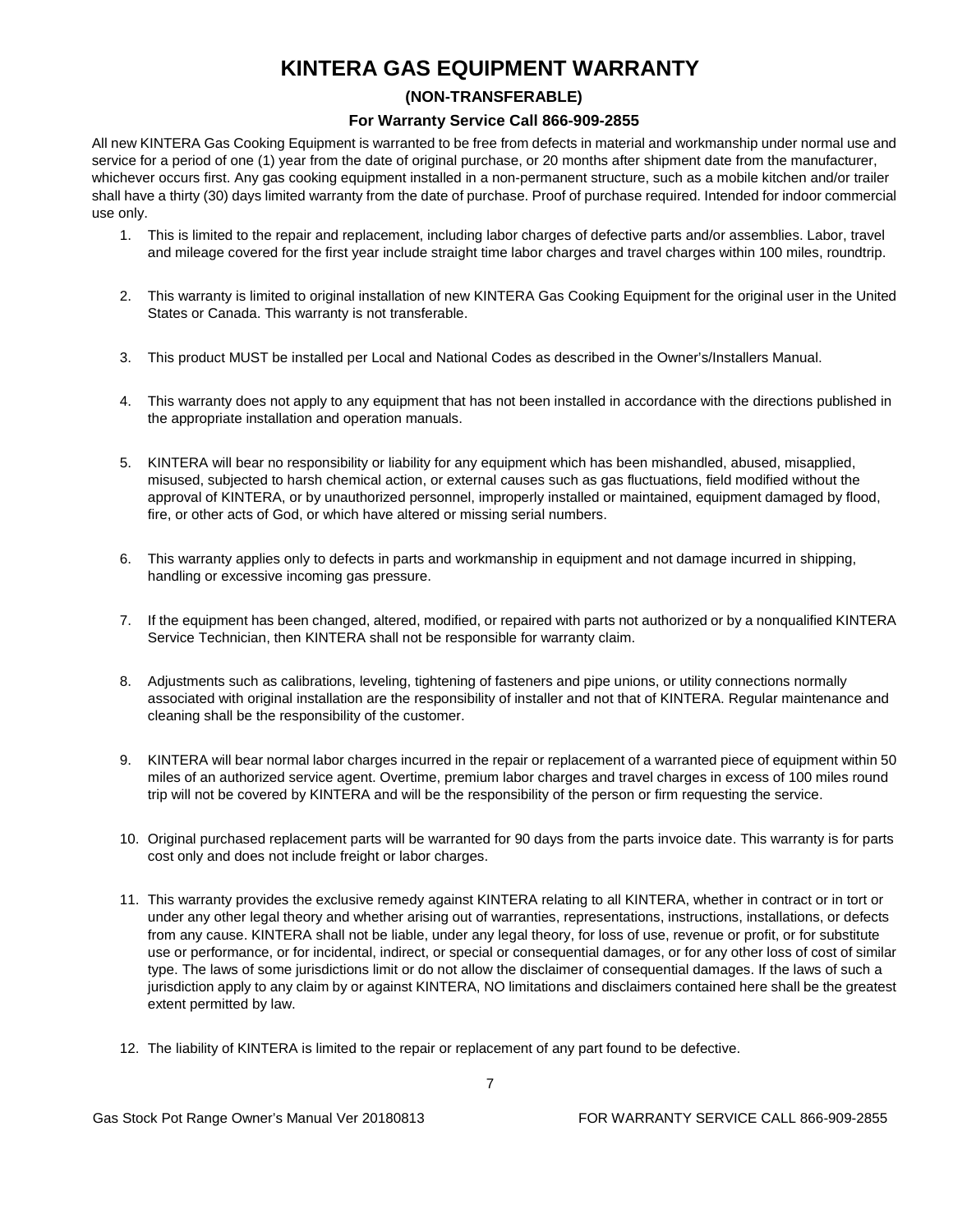THIS WARRANTY AND THE LIABILITIES SET FORTH HEREIN ARE EXCLUSIVE AND IN LIEU OF ALL OF THEIR LIABILITIES AND WARRANTIES, EXPRESS OR IMPLIED, INCLUDING BUT NOT LIMITED TO, IMPLIED WARRANTIES OF MERCHANTABILITY AND FITNESS FOR PARTICULAR PURPOSE AND CONSTITUTES THE ONLY WARRANTY OF KINTERA WITH RESPECT TO THE PRODUCT(S). KINTERA LIABILITY ON ANY CLAIM, INCLUDING BUT NOT LIMITED TO NEGLIGENCE, SHALL NOT EXCEED THE PRICE OF THE EQUIPMENT THAT GIVES RISE TO THE CLAIM.

### **WARRANTY CLAIMS**

All requests for Warranty Service must be called into 866-909-2855 to obtain and agree to service dispatch with Warranty Claim Payment Terms. All claims for labor or parts must be made directly through Entrée L.L.C.

All claims should include: Dispatch number, model number of the unit, the serial number of the cabinet, proof of purchase, date of installation, and all pertinent information supporting the existence of the alleged defect.

### **WHAT IS NOT COVERED BY THIS WARRANTY**

KINTERA sole obligation under this warranty is limited to either repair or replacement of parts, subject to the additional limitations below. This warranty neither assumes nor authorizes any person to assume obligations other than those expressly covered by this warranty. Travel beyond 50 miles round trip and more than 2 hours round trip.

### **NO CONSEQUENTIAL DAMAGES. KINTERA IS NOT RESPONSIBLE FOR ECONOMIC LOSS; PROFIT LOSS; OR SPECIAL, INDIRECT, OR CONSEQUENTIAL DAMAGES, INCLUDING WITHOUT LIMITATION, LOSSES OR DAMAGES ARISING FROM FOOD OR PRODUCT SPOILAGE CLAIMS WHETHER OR NOT ON ACCOUNT OF REFRIGERATION FAILURE.**

**WARRANTY IS NOT TRANSFERABLE**. This warranty is not assignable and applies only in favor of the original purchaser/user to whom delivered. **ANY SUCH ASSIGNMENT OR TRANSFER SHALL VOID THE WARRANTIES HEREIN MADE AND SHALL VOID ALL WARRANTIES, EXPRESS OR IMPLIED, INCLUDING ANY WARRANTY OF MERCHANTABILITY OR FITNESS FOR A PARTICULAR PURPOSE.**

**IMPROPER USAGE. KINTERA ASSUMES NO LIABILITY FOR PARTS OR LABOR COVERAGE FOR COMPONENT FAILURE OR OTHER DAMAGES RESULTING FROM IMPROPER USAGE OR INSTALLATION OR FAILURE TO CLEAN AND/OR MAINTAIN PRODUCT AS SET FORTH IN THE OWNER'S MANUAL PROVIDED WITH THE UNIT.**

**RELOCATION OF EQUIPMENT FOR REPAIR:** KINTERA is not responsible for the cost to move the unit for any reason from its position of operation on the customer's premises to make a warranty repair.

**RESIDENTIAL APPLICATIONS:** KINTERA assumes no liability for parts or labor coverage for component failure or other damages resulting from installation in non-commercial or residential applications.

### **ALTERATION, NEGLECT, ABUSE, MISUSE, ACCIDENT, DAMAGE DURING TRANSIT OR INSTALLATION, FIRE, FLOOD, ACTS OF GOD.**

KINTERA is not responsible for the repair or replacement of any parts that KINTERA determines have been subjected after the date of manufacture to alteration, neglect, abuse, misuse, accident, damage during transit or installation, fire, flood, or act of God.

### **IMPROPER GAS CONNECTIONS. KINTERA IS NOT RESPONSIBLE FOR THE REPAIR OR REPLACEMENT OF FAILED OR DAMAGED COMPONENTS RESULTING FROM INCORRECT PRESSURE OR TYPE OF GAS. THIS EQUIPMENT IS INTENDED FOR INDOOR USE ONLY.**

NO IMPLIED WARRANTY OF MERCHANTABILITY OR FITNESS FOR A PARTICULAR PURPOSE: THERE ARE NO OTHER WARRANTIES, EXPRESSED, IMPLIED OR STATUTORY, EXCEPT THE ONE (1) YEAR PARTS & LABOR WARRANTY. THESE WARRANTIES ARE EXCLUSIVE AND IN LIEU OF ALL OTHER WARRANTIES, INCLUDING IMPLIED WARRANTY AND MERCHANTABILITY OR FITNESS FOR A PARTICULAR PURPOSE. THERE ARE NO WARRANTIES WHICH EXTEND BEYOND THE DESCRIPTION ON THE FACE HEREOF.

OUTSIDE U.S.: This warranty does not apply to, and KINTERA is not responsible for, any warranty claims made on products sold or used outside the United States and Canada.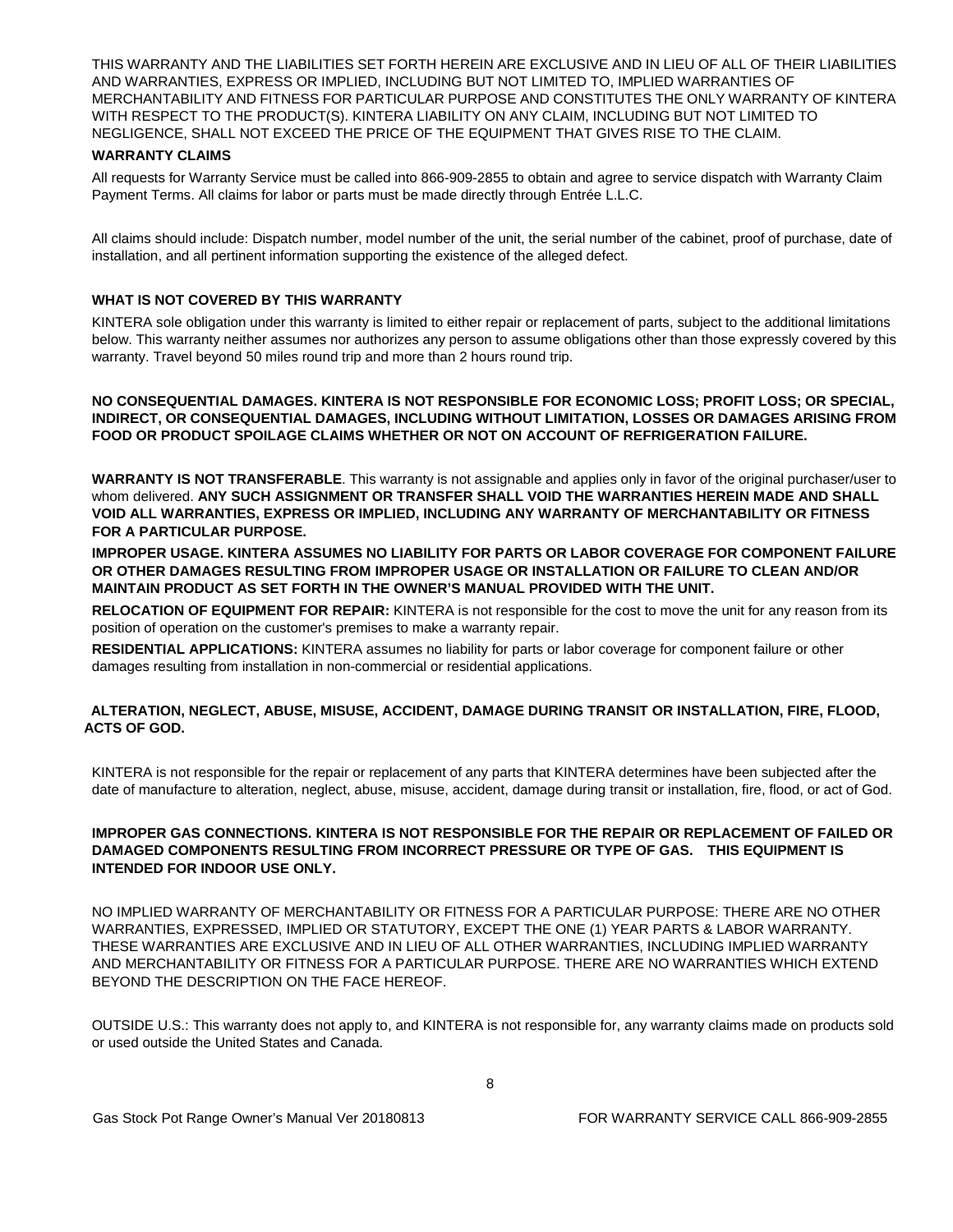

## INSTALLATOIN &OPERATIONMANUAL

# **GAS STOCK POT RANGE**

## **Kintera Equipment, LLC**

### **PO Box 1186**

**Mansfield MA 02048 FOR WARRANTY SERVICE CALL 866-909-2855**

**Register your product warranty online at: www.entree.biz**



A product with the KINTERA name incorporates the best in durability and low maintenance. We all recognize, however, that replacement parts and occasional professional service may be necessary to extend the useful life of this unit. When service is needed, contact a KINTERA Authorized Service Agency, or your dealer. To avoid confusion, always refer to the Model Number, Serial Number, and Type of your unit.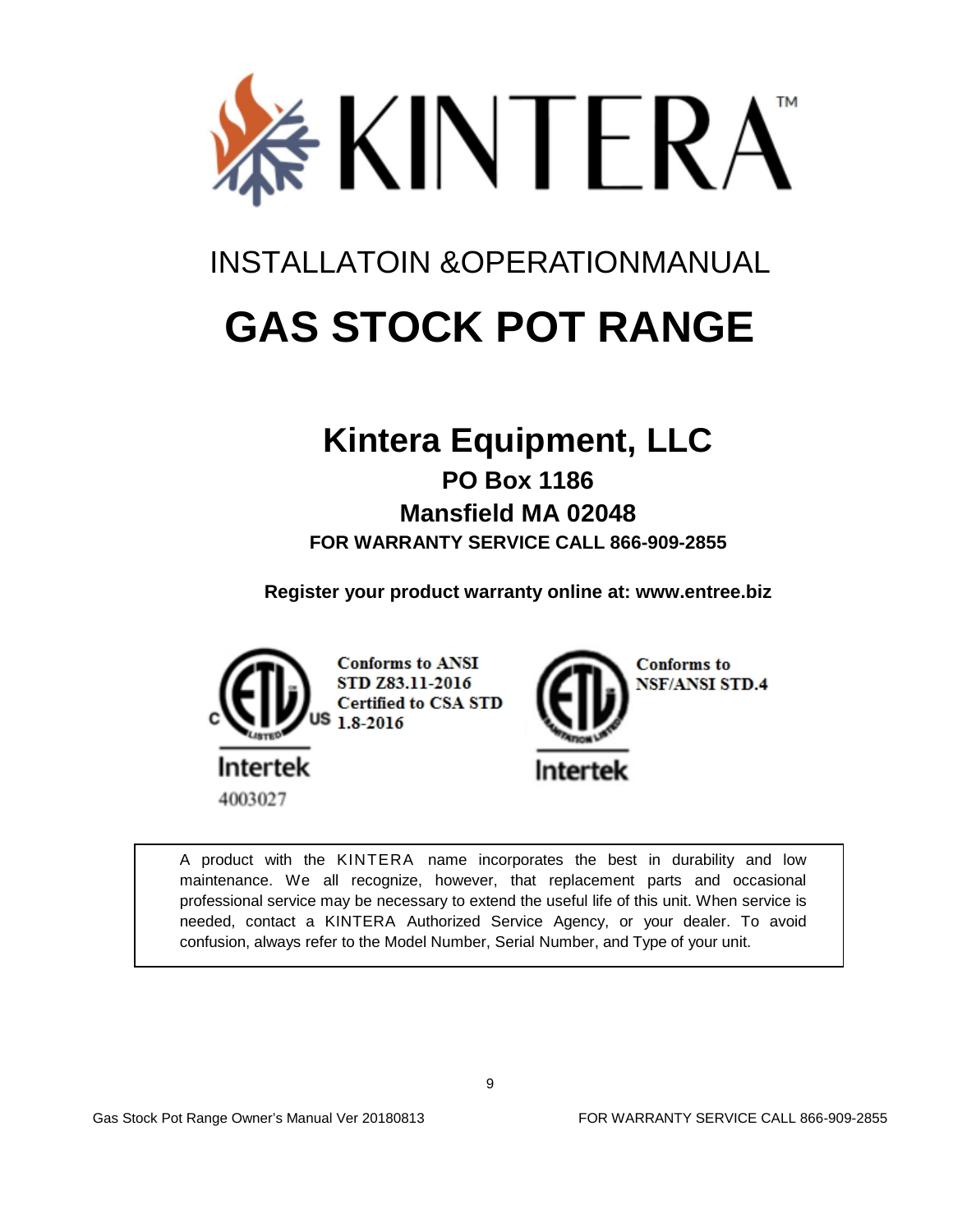Gas Stock Pot Range Owner's Manual Ver 20180813 FOR WARRANTY SERVICE CALL 866-909-2855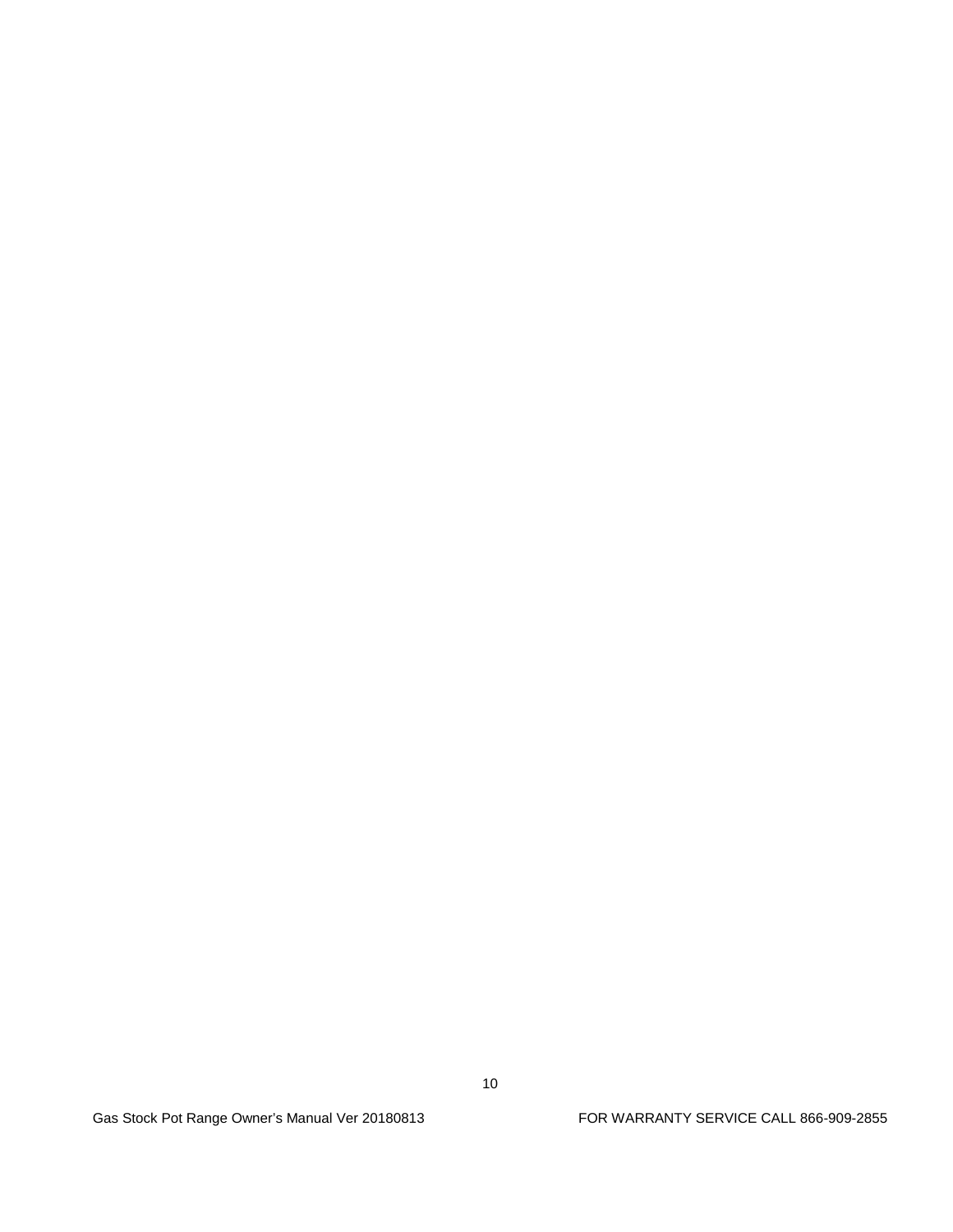# **EXINTERA** MANUEL D'INSTALLATION ET MODE D'EMPLOI



# **CUISINIÈRES À MARMITES AU GAZ**

## **Kintera Equipment, LLC PO Box 1186 Mansfield MA 02048**

**FOR WARRANTY SERVICE CALL 866-909-2855**

**Register your product warranty online at: www.entree.biz**

## **AAVERTISSEMENT**

**Ce manuel renferme de l'information importante touchant votre appareil KINTERA. Prière de lire ce manuel attentivement avant de l'installer, de l'opérer et de l'entretenir. Le défaut de se conformer aux consignes d'entretien décrites dans ce manuel pourrait annuler la garantie. Toute installation, réglage, modification, entretien ou réparation faits incorrectement peuvent entraîner des dommages matériaux, des blessures ou la mort. Lire ce manuel attentivement avant d'installer ou d'entretenir cet équipement.** 

## **À LIRE SANS FAUTE!**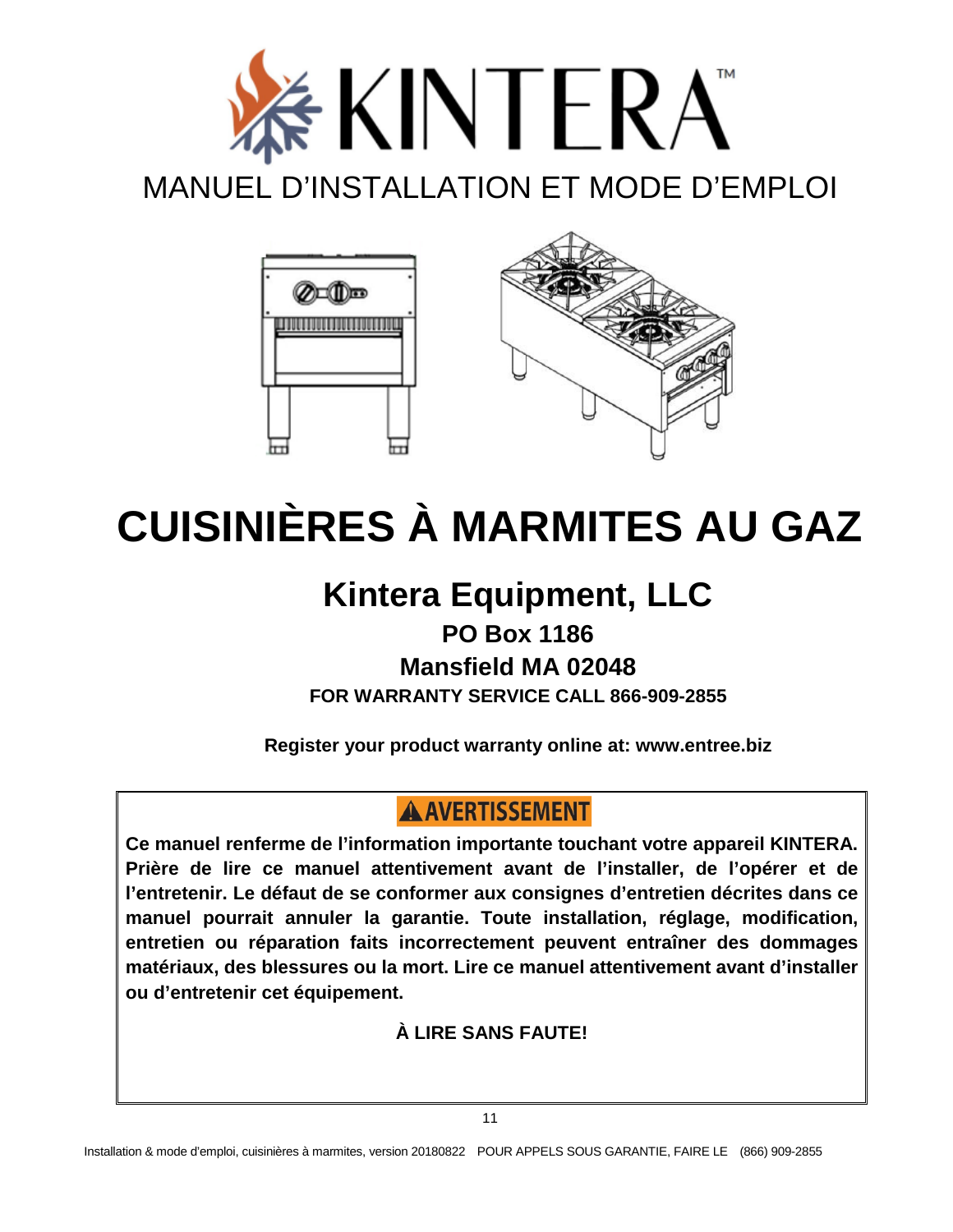## **Caractéristiques techniques des cuisinières à marmites**



| Modèle l         | <b>Brûleurs</b>          |    | <b>Dimensions externes</b> |    | <b>BTU totaux</b> |        | Poids embarqué |
|------------------|--------------------------|----|----------------------------|----|-------------------|--------|----------------|
|                  |                          |    | Þ                          | Н  | Naturel           | GPL    | en Ib (kg)     |
| KSP <sub>1</sub> | 1(3 anneaux, 2 robinets) | 18 | 21                         | 24 | 80000             | 80000  | 145 (66)       |
| KSP <sub>2</sub> | 2(3anneaux, 2 robinets)  | 18 | 42                         | 24 | 160000            | 160000 | 292 (132)      |

\*\* Livraison en mode de fonctionnement au gaz naturel avec trousse de conversion au gaz propane.

La taille de l'orifice pour le gaz naturel est de 3,15 mm et celui du gaz propane est de 1,95mm.

Merci d'avoir acheté cet équipement. Avant de le faire fonctionner, lisez et familiarisez-vous avec les consignes d'opération et de sécurité qui suivent. GARDEZ CES INSTRUCTIONS POUR RÉFÉRENCES FUTURES. Conservez le matériel d'emballage original. Utilisez-le pour expédier l'appareil si des réparations deviennent nécessaires.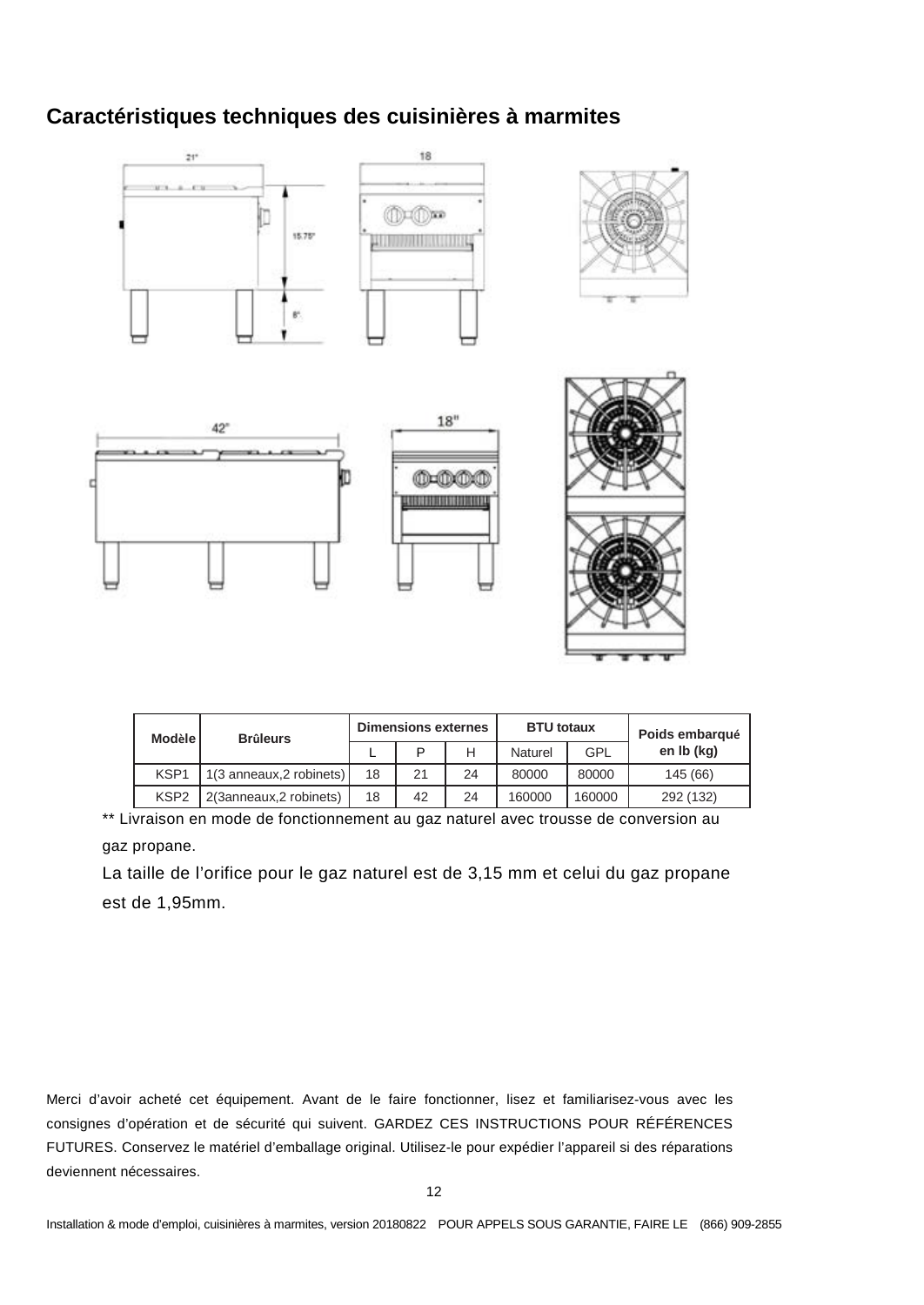### **MESURES DE SÉCURITÉ**

Pour un fonctionnement sécuritaire, lisez les énoncés suivants et comprenez-en le sens. Lisez attentivement s'il vous plaît.

### **AAVERTISSEMENT**

Un avertissement sert à indiquer la présence d'un danger qui peut entraîner de graves blessures, la mort, ou des dommages matériaux substantiels s'il est ignoré.

### **APRUDENCE**

L'avis de prudence sert à indiquer la présence d'un danger qui causera ou pourra causer des blessures ou des dommages matériaux mineurs s'il est ignoré.

### **REMARQUE**

Une remarque sert à donner de l'information importante, mais non reliée à un danger, aux gens qui installent, opèrent ou réparent l'équipement. Pour votre sécurité !

Ces mesures de précaution devraient être observées en tout temps. Le défaut de vous y conformer pourrait entraîner des blessures pour vous et pour les autres.

### **FONCTION ET INTENTION**

L'utilisation de cetéquipement a pour seul but de faire cuire des aliments dans des exploitations de services alimentaires. L'équipementn'est pas destiné pour un usage domestiqueouenlaboratoire.

### **DÉBALLAGE DE L'ÉQUIPEMENT**

Lorsqu'il n'est plus nécessaire, débarrassez-vous du matériel d'emballage d'une façon respectueuse de l'environnement.

- 1. Retirez tout le matériel d'emballage de l'équipement, de même que le ruban et tout le plastique de protection.
- 2. Soyez prudent et demandez de l'aide pour lever et déplacer cet appareil.
- 3. Nettoyez tous les résidus de colle laissés par le ruban de plastique.
- 4. Déposez l'appareil à l'emplacement désiré.
- 5. Fixez les quatre pattes (A) et pieds (B) sur l'équipement. Voir la Figure 1.
- 6. Avant d'utiliser cet équipement, il doit être nettoyé et asséché complètement.

### **PREMIÈRE MISE EN SERVICE**

REMARQUE : il est vital que l'acheteur de cet appareil affiche dans un endroit bien en vue les instructions à suivre en cas de senteurs de gaz. On peut obtenir cette information en la demandant au fournisseur de gaz local. L'acheteur de l'équipement doit afficher ces instructions dans un endroit très en vue.

### **POUR VOTRE SÉCURITÉ**

Ne pas ranger ni utiliser de l'essence ou tout autre vapeur ou liquide inflammables près de cet appareil ou de tout autre appareil.

### **AAVERTISSEMENT**

Toute installation, réglage, modification, entretien ou réparation fait incorrectement peut entraîner des dommages matériaux, des blessures ou la mort. Lire les consignes d'installation, d'opération, et d'entretien attentivement avant d'installer ou d'entretenir cet équipement.

### **A AVERTISSEMENT**

**DANGER D'INCENDIE, DE BLESSURES ou DE MORT** Faites installer cet équipement par un technicien qualifié en conformité avec tous les codes fédéraux, des états et locaux. Le défaut d'installer cet équipement correctement peut entraîner des blessures ou la mort.

### **AAVERTISSEMENT**

**DANGER D'INCENDIE, DE BLESSURES ou DE MORT** Cet équipement doit être installé et ajusté par un technicien qualifié en conformité avec tous les codes fédéraux, des états et locaux. Le défaut d'installer, de régler ou d'entretenir cet équipement correctement peut entraîner des blessures ou la mort.

### **A AVERTISSEMENT**

### DANGER D'INCENDIE

N'installez pas et n'utilisez pas cet appareil sans les pieds de 4 po (152 mm). Le fait d'utiliser cet équipement sans les pieds peut le faire surchauffer et causer un incendie.

### **AAVERTISSEMENT**

### **DANGER D'INCENDIE ou DE MORT**

Cet appareil doit être utilisé seulement dans un endroit incombustible.

### **AAVERTISSEMENT**

### **DANGER D'INCENDIE, DE BLESSURES ou DE MORT** Il peut survenir des blessures ou la mort si cet

équipement n'est pas utilisé correctement. Pour réduire les risques de blessures ou de mort :

- Gardez la zone autour de l'appareil propre et libre de tout matériel combustible;
- Ne pas obstruer la circulation de l'air de combustion et de ventilation;
- Ne pulvérisez pas de liquides ou d'agents de nettoyage sur les commandes ou l'extérieur de l'appareil;
- Laissez refroidir l'appareil chaud avant de le nettoyer ou de le déplacer;
- L'appareil ne doit être utilisé que s'il a été mis de niveau;
- Ne pas l'opérer sans surveillance.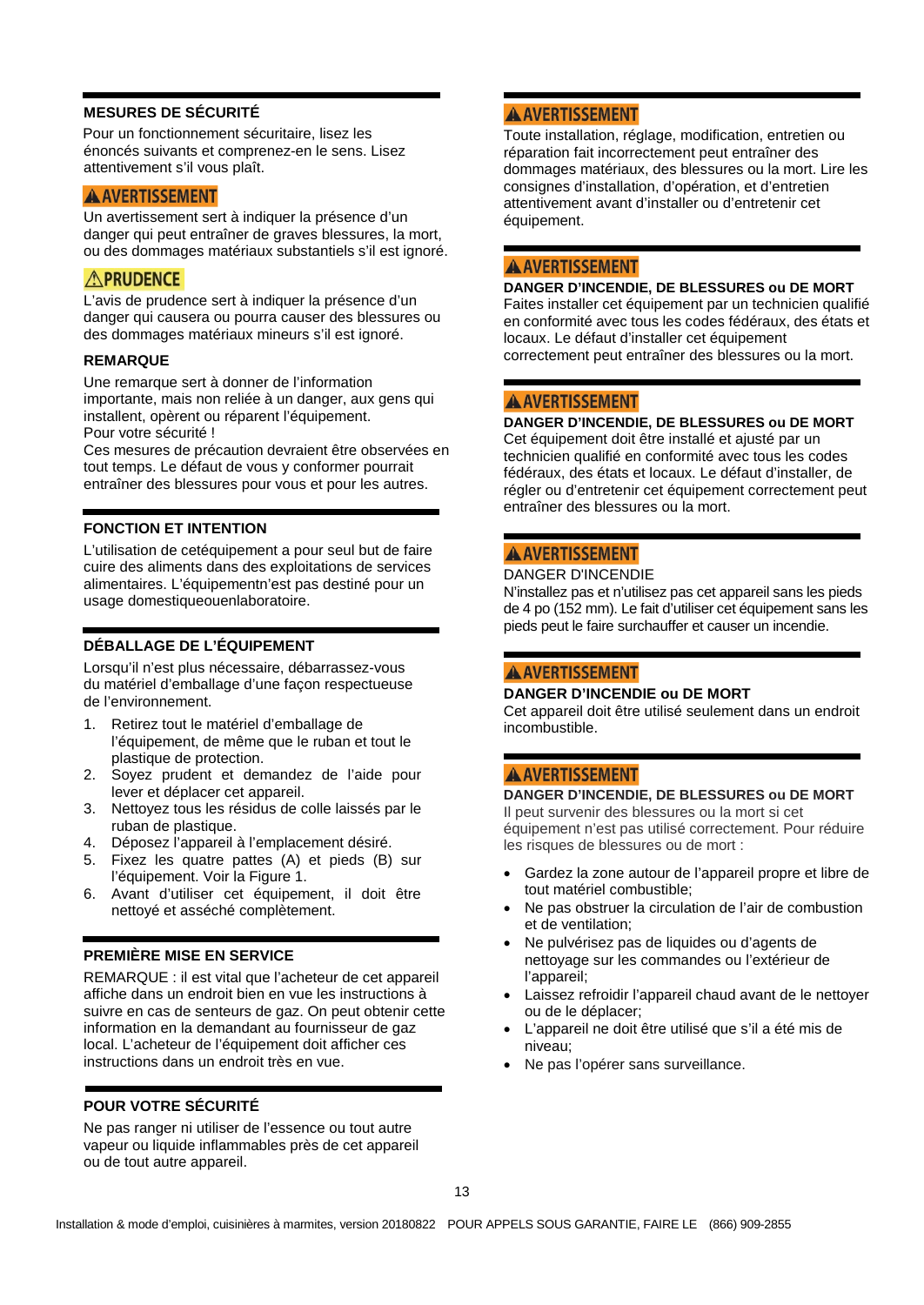**L'installation de cet appareil doit être conforme avec les codes locaux, ou en leur absence, avec le Code national des gaz de combustion, norme ANSIZ223.1/NFPA 54, ou, le cas échéant, avec le Code d'installation au gaz naturel et propane, norme ACNOR CSAB149,1.** 

- L'appareil et sa valve individuelle d'arrêt doivent être coupés du système de conduites d'alimentation du gaz lors de tout essai de pression de ce système, si les pressions d'essai excèdent ½ psi (3,5 kPa).
- Cet appareil doit être isolé du système de conduites d'alimentation du gaz en fermant sa valve d'arrêt manuelle pendant tout essai de pression du système d'alimentation du gaz, si les pressions à tester sont égales à ½ psi (3,5 kPa) ou moins.

**Dégagement et positionnement autour de l'appareil :**Il doit être installé adjacent à des surfaces incombustibles seulement avec un dégagement minimal de 6 po (152 mm) de tous les côtés. Cet appareil peut être voisin d'un autre appareil seulement s'il y est distancé de 6 po (152 mm). Il faut fixer les pieds de 4 po (100 mm) livrés avec l'appareil qui doit être posé sur une surface incombustible.

**Apport d'air et ventilation :**La zone devant et autour de l'appareil doit être toujours dégagée pour éviter toute obstruction de la circulation de l'air de combustion et de ventilation. Un dégagement adéquat doit être assuré en tout temps devant et sur les côtés de l'appareil pour assurer on entretien et une ventilation suffisante.

**Régulateur de pression :**Tous les équipements de cuisson commerciaux doivent être équipés d'un régulateur de pression sur la conduite d'alimentation pour opérer sécuritairement et efficacement. Le régulateur livré avec cet équipement peut s'adapter au gaz naturel aussi bien que propane. Une trousse de conversion ainsi que des instructions séparées expliquant les détails de cette procédure sont incluses.

Caractéristique du régulateur : Entrée et sortie de ¾ po NPT; Réglé en usine pour le gaz naturel à 4 po CE, et peut être converti par du personnel qualifié



pour utilisation avec le gaz propane à 10 po CE.

Avant de raccorder le régulateur, vérifiez la pression de la conduite d'alimentation. Le régulateur peut résister à une pression maximale de ½ psi (14 po CE). Si la pression d'alimentation dépasse cette limite, un régulateur abaisseur sera nécessaire pour installer avant le régulateur livré. La flèche forgée dans le bas du régulateur indique la direction du flot de gaz, et devrait pointer en aval vers l'appareil.

**Conversion du gaz :** Seul l'usine ou l'un de ses agents de service autorisé peuvent exécuter une conversion du gaz naturel au gaz propane liquéfié (GLP) ou vice versa. En cas de problème, assurez-vous que la bonne taille des orifices d'injection a été prévue.

| Orifice, gaz naturel       | $3.15$ mm |
|----------------------------|-----------|
| Orifice, gaz GPL (propane) | $1.95$ mm |

**REMARQUE :** la taille de l'orifice est indiquée sur l'injecteur.

**Raccordement du gaz :** L'appareil est livré avec un adapteur mâle de ¾ po (19 mm) pour le raccordement au régulateur de pression.

**Entretien :** Pour qu'il puisse fonctionner sécuritairement et efficacement, l'appareil devrait être révisé annuellement par une entreprise d'entretien qualifiée. Contactez un représentant de l'usine ou

14

**Tuyauterie de gaz :**La tuyauterie de gaz devra être d'une taille suffisante pour répondre à la demande de gaz requise par l'appareil et installée en conséquence. Si on doit raccorder l'appareil à une tuyauterie existante, elle devra être vérifiée pour déterminer si elle peut l'alimenter de façon adéquate. La pâte à joint (revêtement de tuyaux) devra être utilisée modérément et seulement sur le filetage mâle des raccords de tuyauterie. La pâte à joint doit pouvoir résister à l'action des gaz liquéfiés (GPL).

## **PRÉCAUTION**

Toute les saletés ou particules métalliques en suspension qu'on laisse pénétrer dans les conduites de gaz de cet appareil, vont endommager la valve et affecter son fonctionnement. Lors de l'installation de cet appareil, l'intérieur de tous les tuyaux et les raccords doit être libre de tout contaminant. Il est recommandé d'installer un « collecteur de condensats » sur la conduite avant le régulateur.

**Robinet d'arrêt manuel :** Un robinet d'arrêt manuel devrait être installé en amont du manifold à moins de 4 pi (1 220 mm) de l'appareil et à une position où on peut l'atteindre facilement en cas d'urgence.

**Contrôle des fuites de gaz :** Pour détecter les fuites de gaz, il est recommandé d'utiliser un détecteur ou une solution d'eau savonneuse. Il ne faut pas se servir d'allumettes, de la flamme d'une chandelle, ou d'autres sources d'allumage à cette fin. Vérifiez la totalité du système de tuyauterie pour détecter des fuites.

**Hotte d'aspiration :** De par leur nature les appareils de cuisson produisent une bonne quantité de chaleur et de fumée et devraient donc être installés sous une hotte d'aspiration efficiente et munie de filtres résistant à la flamme. Une distance d'au moins 4 pi (1 220 mm) doit être prévue entre la surface de l'appareil et les filtres ou tout autre matériau combustible.

### **AVERTISSEMENT DANGER DE MORT PAR LE FEU**

Si vous sentez une odeur de gaz, observez les directives fournies par le fournisseur de gaz.

Ne touchez aucun interrupteur électrique : ne tentez pas d'allumer le brûleur; ne vous servez-pas d'un téléphone à proximité immédiate.

**Allumage de la veilleuse:**Les appareils à manifold sont équipés de veilleuses permanentes, et chacune d'elles devrait être allumées immédiatement après avoir ouvert le gaz vers l'appareil.

- 1.Avant d'essayer d'allumer les veilleuses, fermez la valve de gaz principale alimentant l'appareil, et patientez cinq minutes afin de dissiper le gaz.
- 2.Fermez tous les boutons de contrôle du gaz (E). Voir la figure 1.
- 3.Mettez la valve de contrôle en marche et allumez toutes les veilleuses.
- 4. Toutes les veilleuses des brûleurs doivent être allumées au bout du tube. Pointez une source d'allumage sur le tube des veilleuses dans le trou d'accès (D) du panneau avant. Lorsque la flamme est bien établie, retirez la source d'allumage.
- 5.Pour éteindre l'appareil, coupez l'alimentation de gaz par la valve principale.

**REMARQUE :** Il est normal que de la fumée apparaisse lors de la première mise en marche de l'appareil. Cette fumée provient du brûlage de la couche de matériel utilisé pour la prévention de la rouille. Laissez l'appareil brûler ce matériel pendant au moins 15 minutes avant la première utilisation.

**Réglage de la flamme des veilleuses :** La flamme des veilleuses de l'appareil a été ajustée à l'usine. Lorsqu'un réglage devient nécessaire, ajustez les flammes aussi faibles que possible, mais assez fortes pour allumer les brûleurs immédiatement lorsque le robinet du brûleur est tourné à la position « High ». On accède à la vis de réglage de la flamme de la veilleuse en retirant le panneau avant.

**Réglage du brûleur :** Pour accéder au brûleur, retirez le panneau avant. Mettez le bouton du brûleur à la position « High ». Diminuez lentement l'ouverture de l'anneau de mélange jusqu'à l'obtention d'une flamme bleue à pointes lumineuses, pour ensuite augmenter lentement l'ouverture jusqu'au point où les pointes lumineuses disparaissent et qu'une flamme bleue solide apparaisse.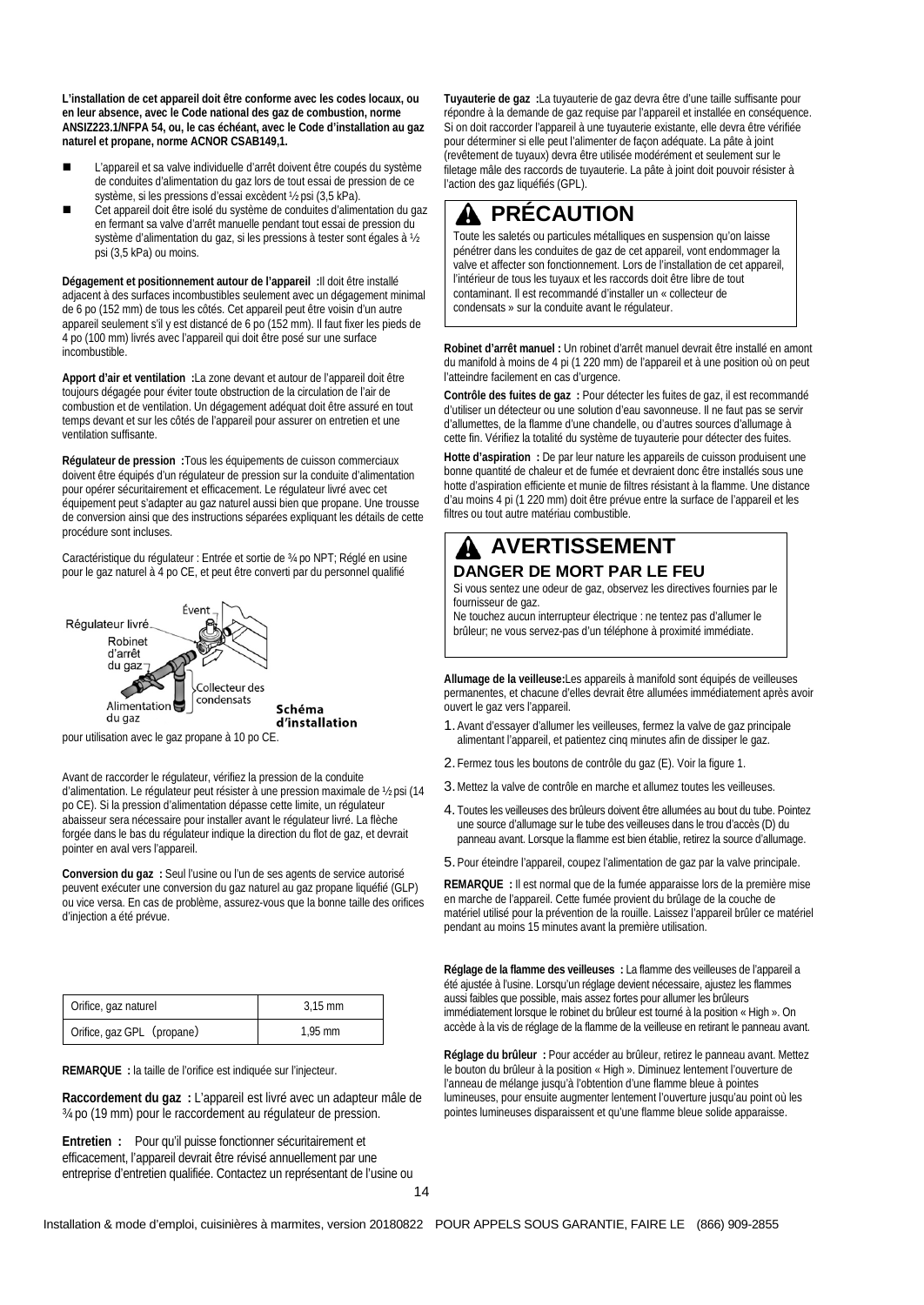une entreprise de service locale pour effectuer un entretien ou une réparation.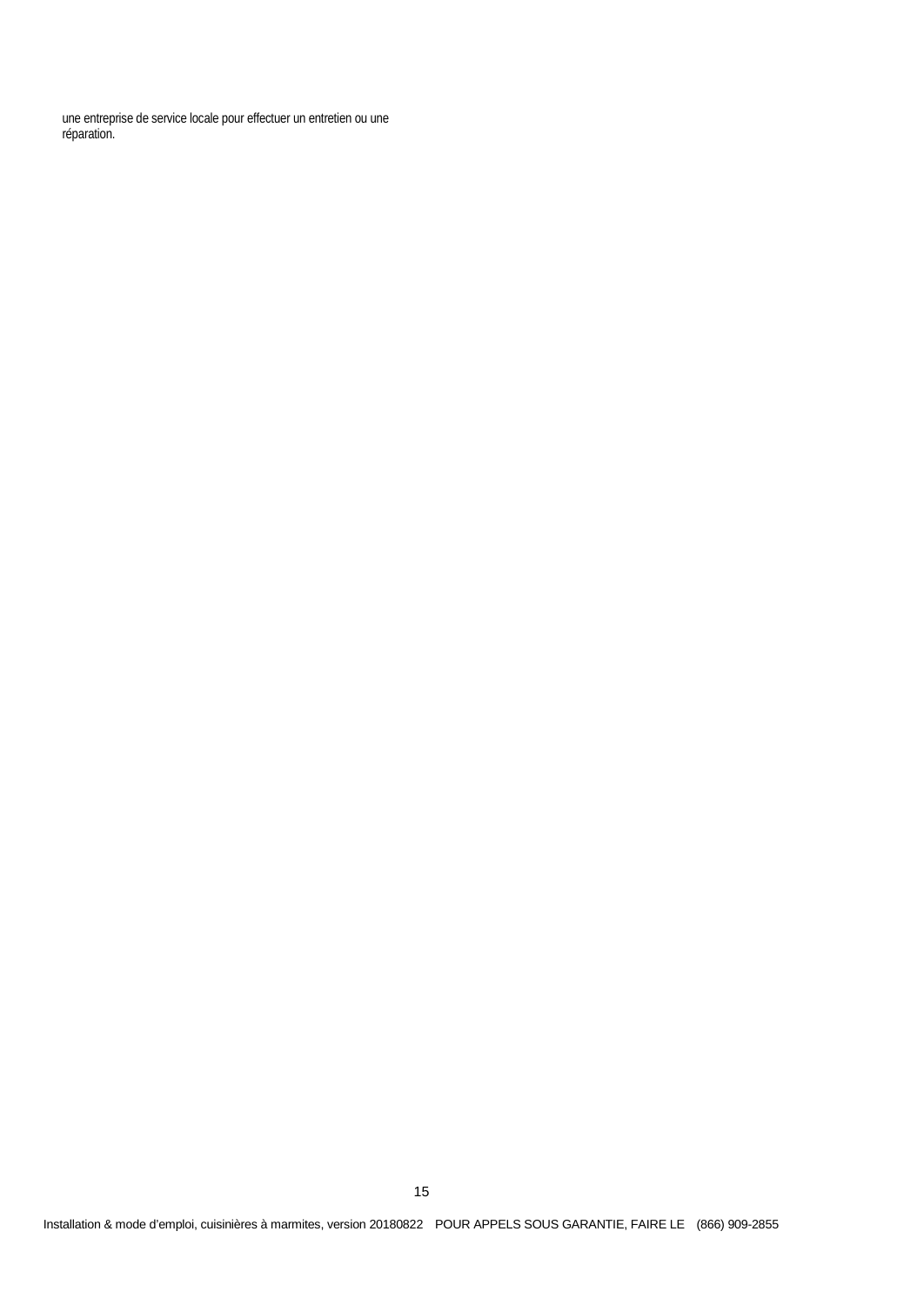## **FONCTIONS ET COMMANDES**



### **Figure 1. Fonctions et commandes.**

- A. Jambes de support de l'équipement
- B. PIEDS RÉGLABLES utilisés pour régler la hauteur de l'appareil.
- C. RAMASSE-GOUTTES. Un plateau collecteur de gras et d'huile. Il peut être retiré pour le nettoyer.
- D. TROU D'ACCÈS À LA VEILLEUSE. Il permet l'accès à la veilleuse.<br>E. BOUTON DE CONTRÔLE DU GAZ. Il sert à régler ou aiuster la
- E. BOUTON DE CONTRÔLE DU GAZ. Il sert à régler ou ajuster la température de la surface de cuisson.
- F. GRILLE DE CUISSON. Surface de cuisson.

### **FONCTIONNEMENT**

### **A**AVERTISSEMENT

**DANGER D'INCENDIE, DE BLESSURES OU DE MORT**

Contactez l'usine ou une agence de service autorisée pour tout réglage, entretien ou réparation. Cet appareil ne peut pas être entretenu par l'utilisateur.

### **A** AVERTISSEMENT

**DANGER DE BRÛLURES**

Les liquides chauds et la vapeur peuvent brûler la peau. Ne versez jamais de liquides autre que de l'huile utilisée pour la cuisson des aliments sur des surfaces chaudes.

### **A** AVERTISSEMENT

### **DANGER D'INCENDIE**

Si vous sentez une odeur de gaz, suivez les instructions données par votre fournisseur de gaz. Ne touchez à aucun commutateur électrique; ne tentez pas d'allumer le brûleur; ne vous servez pas d'un téléphone à proximité immédiate.

Avant la première utilisation, tournez le bouton de contrôle du gaz au réglage maximal, et laissez l'appareil se roder pendant 15 minutes. Vous remarquerez l'apparition de fumée provenant du rodage de la surface de cuisson. Ceci est normal. Après 15 minutes de rodage, l'équipement sera prêt à être utilisé.

Pour ajuster les pieds de nivellement :

- 1. Tenez la jambe de support (A) et faites tourner le pied de réglage (B) pour mettre l'équipement de niveau. Voir la figure 1.
- 2. Vérifiez fréquemment le ramasse-gouttes.
- 3. Pour allumer les brûleurs, relâchez et faites tourner le bouton de contrôle du gaz (E) à la position « HIGH ».
- 4. Laissez préchauffer l'appareil avant de tenter de l'utiliser.
- 5. Ajustez le point de consigne du robinet pour obtenir le niveau de chaleur désiré.

### **NETTOYAGE**

Pour conserver son apparence et augmenter sa longévité en service, nettoyez votre équipement quotidiennement.

#### **REMARQUE :**

**Ne nettoyez pas l'équipement avec de la laine d'acier.**

- Laissez l'appareil refroidir complètement avant le nettoyage.
- 2. À l'aide d'une brosse métallique, récurez la grille de cuisson (F) pour en retirer tous les résidus alimentaires.
- 3. Prenez un chiffon propre, une éponge trempée dans de l'eau chaude savonneuse ou un racloir de métal pour nettoyer l'équipement; rincez et séchez soigneusement.
- 4. Videz et nettoyez le ramasse-gouttes (C). Remettez-le en place à l'intérieur de l'appareil.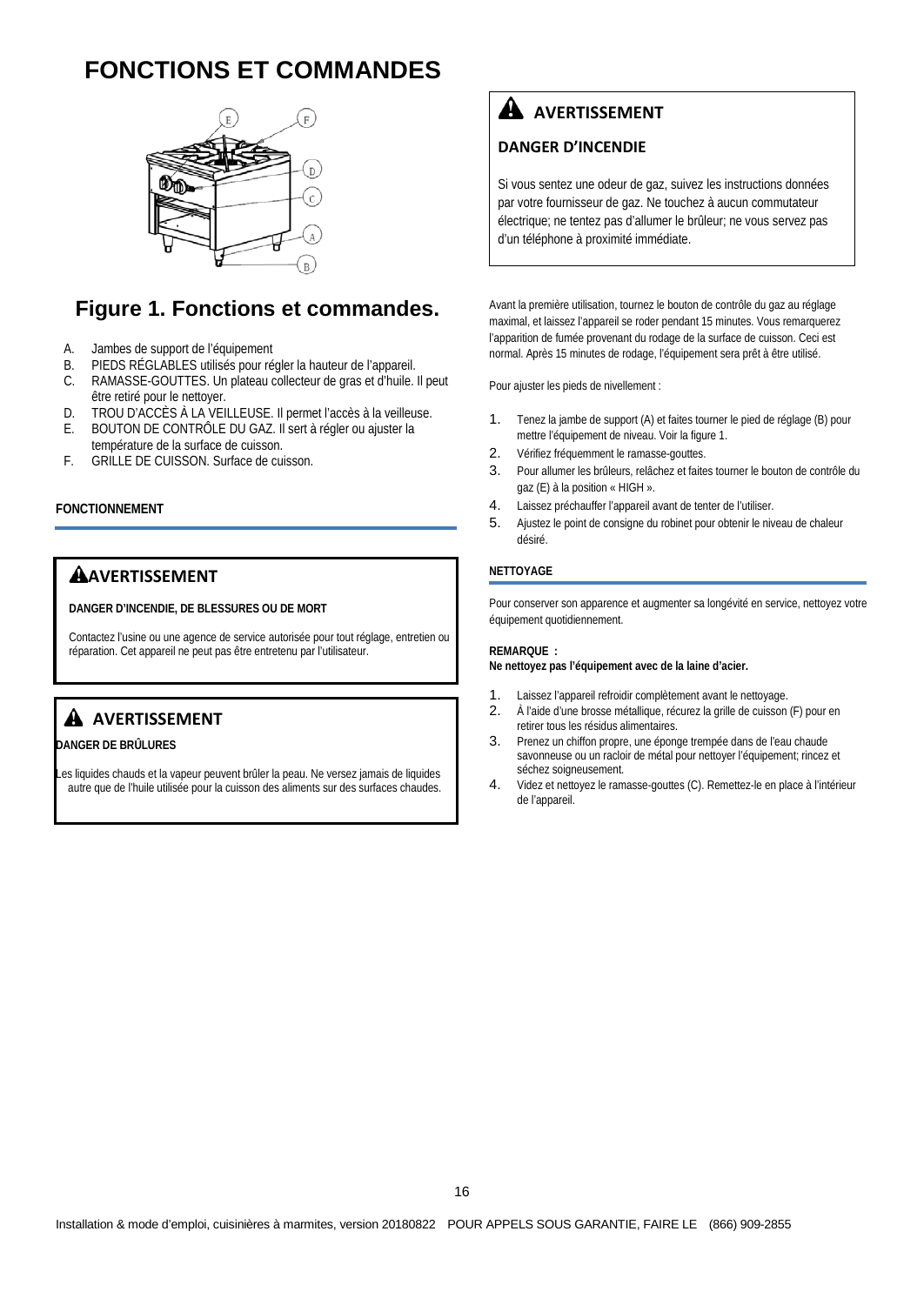## **GARANTIE DE L'ÉQUIPEMENT AU GAZ KINTERA**

### **(INCESSIBLE)**

### **Pour des appels sous garantie, faire le (866) 909-2855**

Tout nouvel appareil de cuisson au gaz KINTERA porte la garantie d'être exempt de défauts de matériaux et de main d'œuvre, sous réserve d'être utilisé et opéré normalement, pendant une période d'un (1) an à partir de la date d'achat initiale, ou de 20 mois après la date d'expédition du fabricant, selon la première éventualité. Tout équipement au gaz installé dans une structure non permanente, comme une cuisine mobile et/ou une roulette, aura une garantie limitée de trente (30) jours à partir de la date d'achat. Une preuve d'achat est nécessaire. L'équipement est destiné à un usage commercial intérieur seulement.

- 13. Cette garantie se limite à la réparation et le remplacement, y compris les frais de main d'œuvre, des pièces et/ou des ensembles défectueux. La main d'œuvre, le déplacement et le kilométrage couverts dans la première année comprennent les frais de main d'œuvre pendant les heures normales et des frais de déplacement de 160 kilomètres (100 milles) aller-retour.
- 14. Cette garantie est limitée à l'installation initiale d'un nouvel équipement de cuisson au gaz KINTERA chez l'utilisateur d'origine aux États-Unis ou au Canada. Cette garantie est incessible.
- 15. Ce produit DOIT être installé en conformité avec les Codes locaux ou nationaux tels que décrits dans le manuel du propriétaire et de l'installateur.
- 16. Cette garantie n'est pas applicable à tout équipement qui n'a pas été installé selon les directives publiées dans les manuels d'installation et d'emploi pertinents.
- 17. KINTERA n'assumera aucune responsabilité à l'égard de tout équipement qui aurait été malmené, abusé, mal utilisé ou à de mauvaises fins, soumis à une action chimique brutale, ou à des causes externes, comme des variations gazeuses, des modifications sur les lieux sans l'approbation deKINTERA, ou par du personnel non autorisé, installé ou entretenu incorrectement, endommagé par inondation ou par le feu, ou autre force majeure, ou dont les numéros de série auraient été altérés ou manqueraient.
- 18. Cette garantie ne couvre que les défauts de pièces et de fabrication de l'équipement et non les dommages subis pendant le transport, la manipulation ou une pression gazière excessive.
- 19. Si l'équipement a été changé, altéré, modifié, ou réparé avec des pièces non autorisées ou par un technicien de service non qualifié par KINTERA, alors KINTERA ne sera pas tenue responsable de la réclamation sous garantie.
- 20. Les réglages, comme les calibrages, le nivellement, le serrage des attaches et des raccords de tuyaux, ou des raccordements aux services publics reliés à l'installation originale, relèvent de la responsabilité de l'installateur et non de celle de KINTERA. L'entretien régulier et le nettoyage seront sous la responsabilité du client.
- 21. KINTERA prendra à sa charge les frais normaux de main d'œuvre encourus pour la réparation ou le remplacement d'un appareil sous garantie dans un rayon de 50 milles (80 km) d'un agent de service autorisé. Les frais de main d'œuvre en surtemps ou majorés et les frais de déplacement au-delà de 100 milles aller-retour (160 km) ne seront pas pris en charge par KINTERA et seront sous la responsabilité de la personne ou de l'entreprise qui a demandé l'intervention du service technique.
- 22. Les pièces de rechange d'origine achetées porteront une garantie de 90 jours à partir de la date de la facture des pièces. Cette garantie ne couvre que le coût des pièces et ne comprend le transport et les frais de main d'œuvre.
- 23. Cette garantie constitue l'unique recours contre KINTERA, relié à tout ce qui est KINTERA, que ce soit par contrat ou en délit civil ou selon toute autre théorie légale, et qu'il découle de garanties, représentations, instructions, installations, ou de défauts de toutes causes. KINTERA ne sera pas tenue responsable, sous quelque théorie légale que ce soit, pour les pertes d'utilisation, de revenus ou de bénéfices, ou pour l'usage de remplacement ou de performance, ou pour tout dommage accessoire, indirect, spécial ou immatériel, ou pour toute autre perte de coût de type similaire. Les lois en vigueur dans certaines juridictions limitent ou n'autorisent pas l'exclusion ou la limitation de dommages immatériels. Si les lois en vigueur dans une telle juridiction s'appliquent à toute réclamation par ou contre KINTERA,AUCUNE des contraintes et limitations de responsabilité énoncées aux présentes ne sera la partie la plus élevée permise par la loi.
- 1. La responsabilité de KINTERA se limite à la réparation ou au remplacement de toute pièce avérée défectueuse.

CETTE GARANTIE ET LES RESPONSABILITÉS ÉNONCÉES AUX PRÉSENTES SONT EXCLUSIVES ET REMPLACENT TOUTES LES RESPONSABILITÉS ET LES GARANTIES, EXPRESSES OU IMPLICITES, Y COMPRIS MAIS SANS S'Y LIMITER, LES GARANTIES IMPLICITES DE VALEUR MARCHANDE ET D'ADÉQUATION À UN BESOIN PARTICULIER, ET CONSTITUE LA SEULE GARANTIE DE KINTERATOUCHANT LE OU LES PRODUITS. LA RESPONSABILITÉ DE KINTERA À L'ÉGARD DE TOUTE RÉCLAMATION, Y COMPRIS MAIS SANS S'Y LIMITER, POUR NÉGLIGENCE, N'EXCÉDERA PAS LE PRIX DE L'ÉQUIPEMENT AYANT DONNÉ LIEU À LA RÉCLAMATION.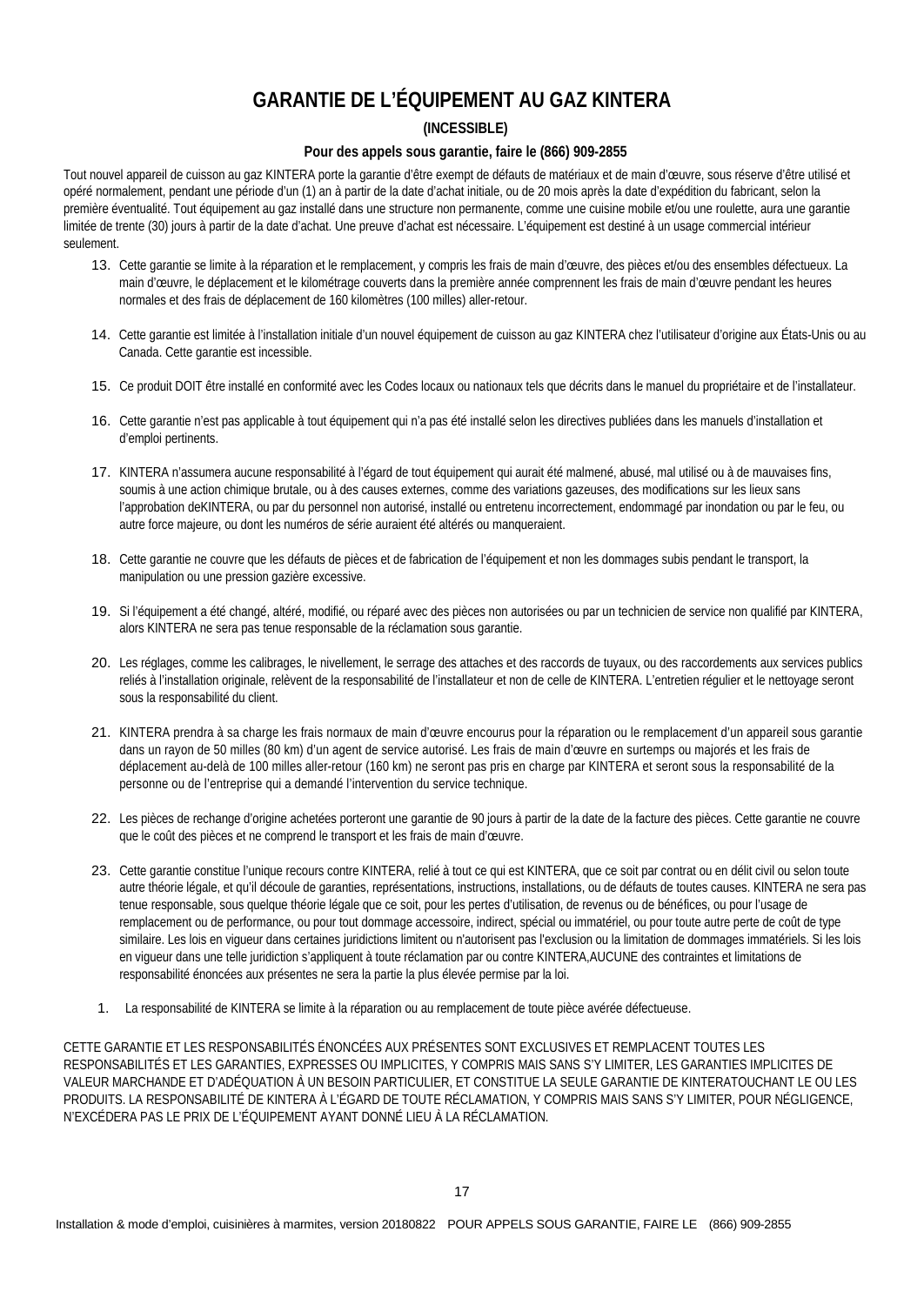### **RÉCLAMATIONS SOUS GARANTIE**

Toutes les demandes de service sous garanties doivent être soumises par téléphone au (866) 909-2855 pour obtenir une permission de service selon les Conditions de paiement des réclamations sous garantie. Toutes les réclamations de main d'œuvre ou de pièces doivent être présentées directement à Entrée S.A.R.L.

Toutes les réclamations devraient comprendre : Le numéro de répartition, le numéro de modèle de l'appareil, le numéro de série de la base, une preuve d'achat, la date d'installation, et tous les renseignements venant supporter le défaut présumé.

### **CE QUI N'EST PAS COMPRIS DANS CETTE GARANTIE**

La seule obligation deKINTERAdans cette garantie se limite à, soit réparer, ou remplacer les pièces, sous réserve des limites additionnelles ci-dessous. Cette garantie n'assume pas, ni n'autorise personne à assumer d'autres obligations que celles expressément couvertes par cette garantie. Le déplacement au-delà d'un rayon de 50 milles aller-retour et de plus de 2 heures n'est pas compris.

**AUCUN DOMMAGE INDIRECT. KINTERA N'EST PAS RESPONSABLE DES DOMMAGES MATÉRIELS; PERTES DE BÉNÉFICES; OU DOMMAGES SPÉCIAUX, INDIRECTS, OU IMMATÉRIAUX, Y COMPRIS SANS S'Y LIMITER, LES PERTES OU DOMMAGES DÉCOULANT DES ALIMENTS OU DES RÉCLAMATIONS DE GASPILLAGE DE PRODUITS, QU'ILS AIENT ÉTÉ CAUSÉS OU NON À LA SUITE D'UNE PANNE DE RÉFRIGÉRATION.**

**LA GARANTIE EST INCESSIBLE.** Cette garantie n'est pas cessible et ne s'adresse qu'au profit de l'acheteur/utilisateur d'origine à qui l'équipement a été livré. **TOUTE CESSION OU TRANSFERT DE CE TYPE ANNULERA LES GARANTIES ÉNONCÉES AUX PRÉSENTES ET ANNULERA TOUTES LES GARANTIES EXPRESSES OU IMPLICITES, Y COMPRIS TOUTE GARANTIE DE VALEUR MARCHANDE ET D'ADÉQUATION À UN BESOIN PARTICULIER.**

**MAUVAISE UTILISATION. KINTERA N'ASSUME AUCUNE RESPONSABILITÉ TOUCHANT LA GARANTIE DES PIÈCES OU DE LA MAIN D'ŒUVRE DES COMPOSANTSDÉFECTUEUX OU D'AUTRES DOMMAGES RÉSULTANT D'UNE MAUVAISE UTILISATION OU INSTALLATION OU DU MANQUE DE NETTOYAGE ET/OU D'ENTRETIEN DU PRODUIT TEL QUE STIPULÉ DANS LE MANUEL DU PROPRIÉTAIRE LIVRÉ AVEC L'APPAREIL.** 

**DÉMÉNAGEMENT DE L'ÉQUIPEMENT POUR LE RÉPARER :** Quelle qu'en soit la raison, KINTERA n'est pas responsable des frais encourus pour déplacer l'équipement de l'endroit où il est utilisé chez le client, pour effectuer une réparation sous garantie.

**UTILISATION DOMESTIQUE :**KINTERA n'assume aucune responsabilité pour les pièces et la main d'œuvre des composants défectueux ou d'autres dommages résultant d'une installation non commerciale ou résidentielle.

### **ALTÉRATION, NÉGLIGENCE, ABUS, MAUVAIS USAGE, ACCIDENT, DOMMAGE PENDANT LE TRANSPORT OU L'INSTALLATION, INCENDIE, INONDATION, FORCE MAJEURE.**

KINTERA n'assume pas de responsabilité pour la réparation ou le remplacement de toute pièce, si KINTERAdétermine qu'elle a été soumise, après la date de fabrication, à desaltérations, de la négligence, de l'abus, un mauvais usage, un accident,et a subi des dommages pendant le transport ou l'installation, lors d'un incendie, d'une inondation, ou dans un cas de force majeure.

### **RACCORDEMENTS DE GAZ INCORRECTS. KINTERA N'EST PAS RESPONSABLE DE LA RÉPARATION OU DU REMPLACEMENT DES COMPOSANTS DÉFECTUEUX OU ENDOMMAGÉS À LASUITE D'UNE PRESSION DE GAZ INCORRECTE OU D'UN MAUVAIS TYPE DE GAZ. CET ÉQUIPEMENT EST DESTINÉ À L'USAGE INTERNE SEULEMENT.**

AUCUNE GARANTIE IMPLICITE DE VALEUR MARCHANDE ET D'ADÉQUATION À UN BESOIN PARTICULIER : IL N'EXISTE AUCUNE AUTRE GARANTIE, EXPRESSE, IMPLICITE OU STATUTAIRE, SAUF LA GARANTIE D'UN AN (1), PIÈCES ET MAIN D'ŒUVRE. CES GARANTIES SONT EXCLUSIVES ET REMPLACENT TOUTES LES AUTRES GARANTIES, Y COMPRIS LA GARANTIE IMPLICITE DE VALEUR MARCHANDE OU D'ADÉQUATION À UN BESOIN PARTICULIER. IL N'Y A PAS D'AUTRES GARANTIES QUI VONT AU-DELÀ DE LA DESCRIPTION ÉNONCÉE AUX PRÉSENTES.

À L'EXTÉRIEUR DES É.-U. : Toute réclamation sous garantie faite à l'égard de produits vendus ou utilisés à l'extérieur des États-Unis et du Canada n'est pas valide, et KINTERA n'en est pas responsable.